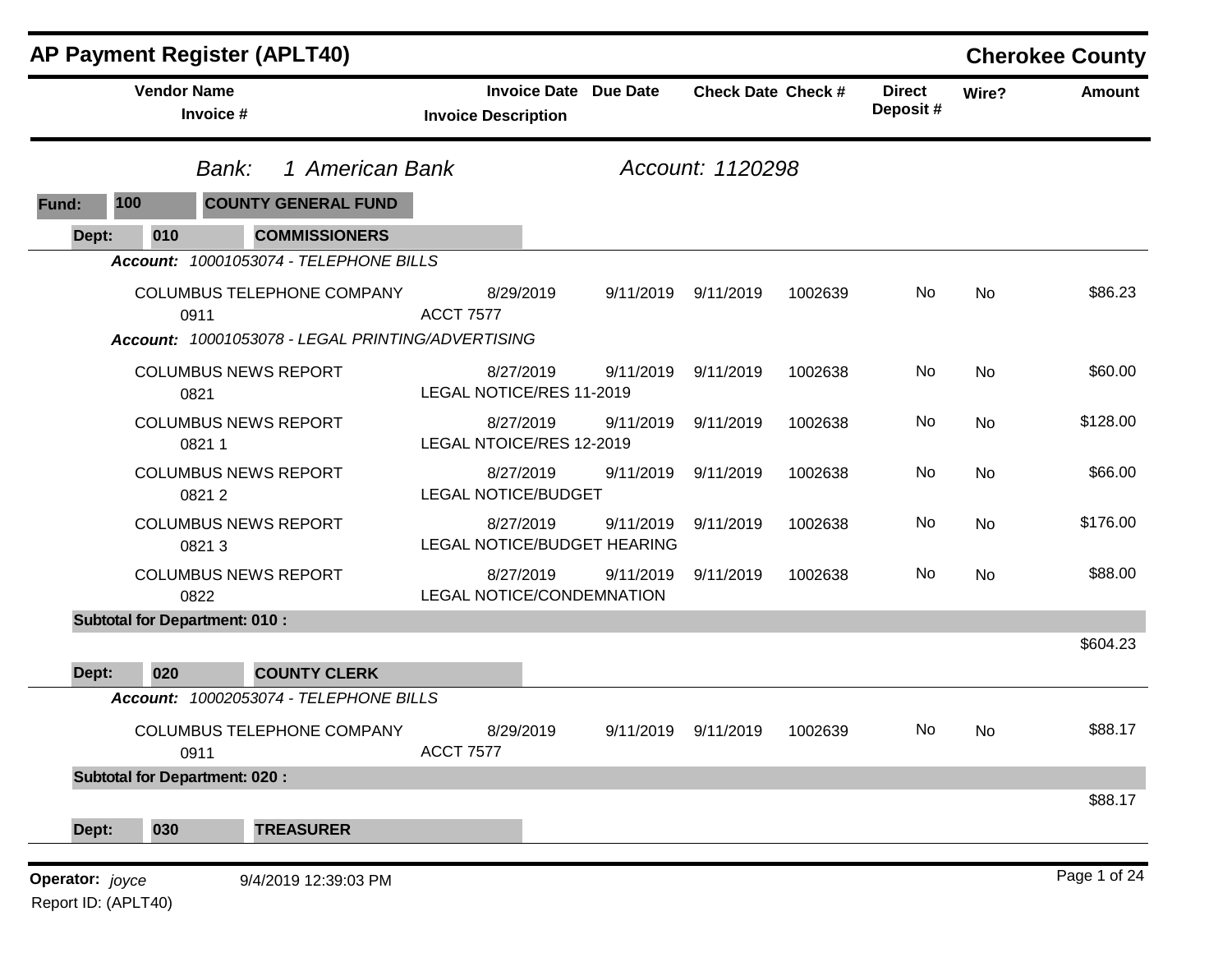| <b>AP Payment Register (APLT40)</b>                   |                                          |                              |                           |         |                           |           | <b>Cherokee County</b> |
|-------------------------------------------------------|------------------------------------------|------------------------------|---------------------------|---------|---------------------------|-----------|------------------------|
| <b>Vendor Name</b><br>Invoice #                       | <b>Invoice Description</b>               | <b>Invoice Date Due Date</b> | <b>Check Date Check #</b> |         | <b>Direct</b><br>Deposit# | Wire?     | <b>Amount</b>          |
| Account: 10003053074 - TELEPHONE BILLS                |                                          |                              |                           |         |                           |           |                        |
| COLUMBUS TELEPHONE COMPANY<br>0911                    | 8/29/2019<br><b>ACCT 7577</b>            | 9/11/2019                    | 9/11/2019                 | 1002639 | No                        | No        | \$160.79               |
| <b>Subtotal for Department: 030:</b>                  |                                          |                              |                           |         |                           |           |                        |
|                                                       |                                          |                              |                           |         |                           |           | \$160.79               |
| 040<br><b>ATTORNEY</b><br>Dept:                       |                                          |                              |                           |         |                           |           |                        |
| Account: 10004053074 - TELEPHONE BILLS                |                                          |                              |                           |         |                           |           |                        |
| COLUMBUS TELEPHONE COMPANY<br>0911                    | 8/29/2019<br><b>ACCT 7577</b>            | 9/11/2019                    | 9/11/2019                 | 1002639 | No                        | No        | \$259.12               |
| Account: 10004053089 - OTHER CONTRACTUAL              |                                          |                              |                           |         |                           |           |                        |
| <b>VERIZON WIRELESS</b><br>9836206687                 | 9/3/2019<br>INV 9836206687               | 9/11/2019                    | 9/11/2019                 | 1002703 | No                        | <b>No</b> | \$80.02                |
| OFFICE OF THE ATTORNEY GENERAL<br>0911                | 8/30/2019<br>CONTRACT/APPELLATE SERVICES |                              | 9/11/2019 9/11/2019       | 1002685 | No                        | No        | \$2,000.00             |
| <b>Subtotal for Department: 040:</b>                  |                                          |                              |                           |         |                           |           |                        |
|                                                       |                                          |                              |                           |         |                           |           | \$2,339.14             |
| 050<br><b>REGISTER OF DEEDS</b><br>Dept:              |                                          |                              |                           |         |                           |           |                        |
| Account: 10005053074 - UTILITIES/TELEPHONE BILLS      |                                          |                              |                           |         |                           |           |                        |
| COLUMBUS TELEPHONE COMPANY<br>0911                    | 8/29/2019<br><b>ACCT 7577</b>            |                              | 9/11/2019 9/11/2019       | 1002639 | No                        | No        | \$92.59                |
| <b>Subtotal for Department: 050:</b>                  |                                          |                              |                           |         |                           |           |                        |
|                                                       |                                          |                              |                           |         |                           |           | \$92.59                |
| <b>SHERIFF &amp; JAIL</b><br>060<br>Dept:             |                                          |                              |                           |         |                           |           |                        |
| Account: 10006053021 - PRINTING/OFFICE SUPPLIES       |                                          |                              |                           |         |                           |           |                        |
| NEWEGG BUSINESS, INC<br>1302372316                    | 9/3/2019<br>INV 1302372316               |                              | 9/11/2019 9/11/2019       | 1002683 | No                        | No        | \$37.98                |
| Account: 10006053025 - PARTS/VEHICLE REPAIRS          |                                          |                              |                           |         |                           |           |                        |
| 9/4/2019 12:39:03 PM<br><b>Operator:</b> <i>joyce</i> |                                          |                              |                           |         |                           |           | Page 2 of 24           |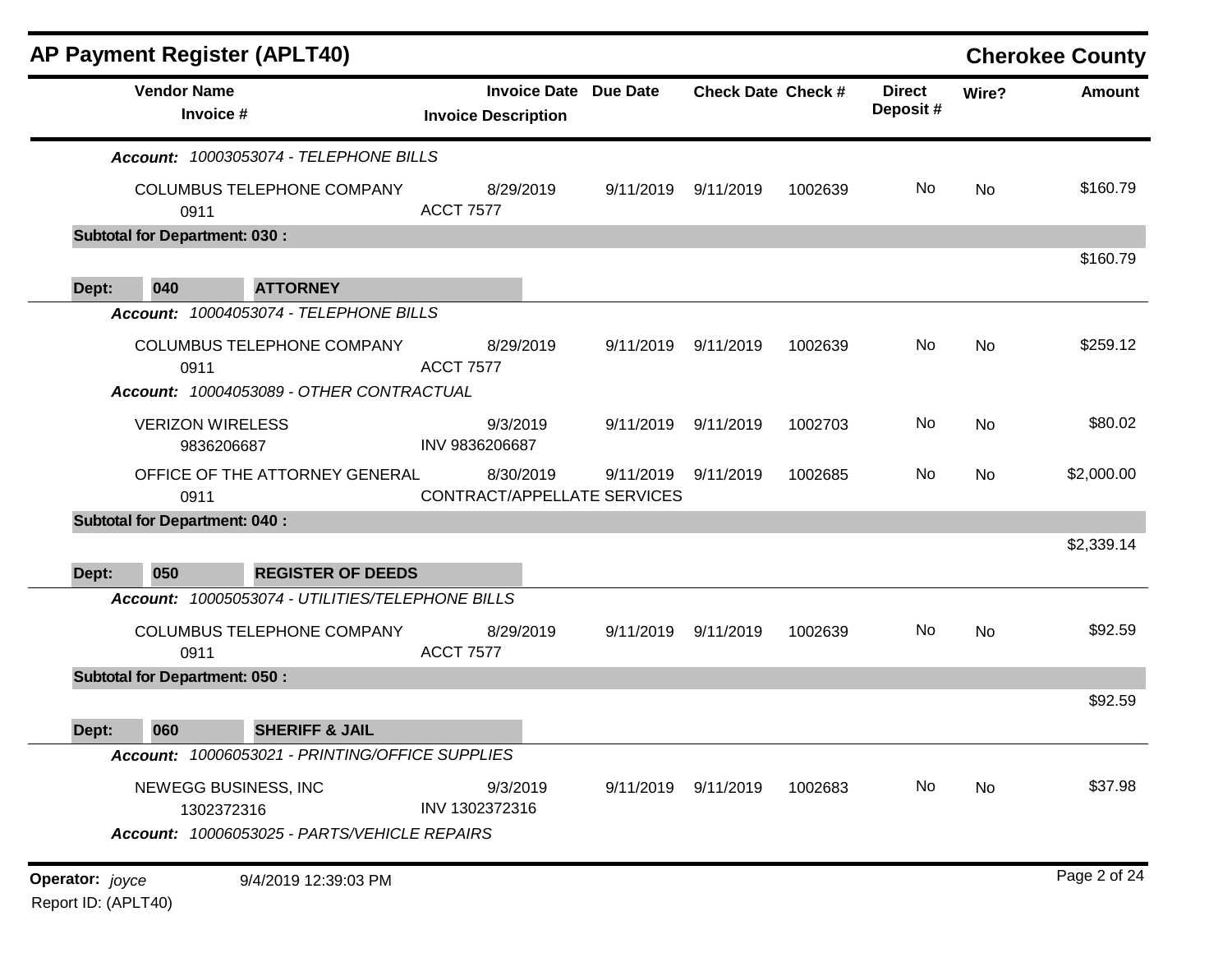| <b>AP Payment Register (APLT40)</b>      |                                                     |                           |         |                           |                | <b>Cherokee County</b> |
|------------------------------------------|-----------------------------------------------------|---------------------------|---------|---------------------------|----------------|------------------------|
| <b>Vendor Name</b><br>Invoice #          | Invoice Date Due Date<br><b>Invoice Description</b> | <b>Check Date Check #</b> |         | <b>Direct</b><br>Deposit# | Wire?          | <b>Amount</b>          |
| NATALINIS AUTOMOTIVE<br>712918           | 8/30/2019<br><b>INV 912918</b>                      | 9/11/2019 9/11/2019       | 1002682 | No.                       | <b>No</b>      | \$366.58               |
| NATALINIS AUTOMOTIVE<br>712730           | 8/28/2019<br><b>INV 712730</b>                      | 9/11/2019 9/11/2019       | 1002680 | No.                       | N <sub>o</sub> | \$35.51                |
| NATALINIS AUTOMOTIVE<br>712579           | 8/28/2019<br><b>INV 712579</b>                      | 9/11/2019 9/11/2019       | 1002680 | No.                       | No             | \$69.35                |
| MIKE CARPINO FORD MERCURY INC<br>112429  | 8/27/2019<br><b>INV 112429</b>                      | 9/11/2019 9/11/2019       | 1002678 | No.                       | No.            | \$4.32                 |
| NATALINIS AUTOMOTIVE<br>712818           | 8/28/2019<br><b>INV 712818</b>                      | 9/11/2019 9/11/2019       | 1002680 | No.                       | No             | \$60.98                |
| MIKE CARPINO FORD MERCURY INC<br>112426  | 8/27/2019<br><b>INV 112426</b>                      | 9/11/2019 9/11/2019       | 1002678 | No                        | No             | \$203.17               |
| NATALINIS AUTOMOTIVE<br>712276           | 8/27/2019<br><b>INV 712276</b>                      | 9/11/2019 9/11/2019       | 1002682 | No.                       | <b>No</b>      | \$83.42                |
| NATALINIS AUTOMOTIVE<br>712401           | 8/27/2019<br><b>INV 712401</b>                      | 9/11/2019 9/11/2019       | 1002680 | No.                       | No             | \$34.34                |
| NATALINIS AUTOMOTIVE<br>712119           | 8/27/2019<br><b>INV 712119</b>                      | 9/11/2019 9/11/2019       | 1002682 | No                        | No.            | \$154.98               |
| NATALINIS AUTOMOTIVE<br>712116           | 8/27/2019<br><b>INV 712116</b>                      | 9/11/2019 9/11/2019       | 1002682 | No.                       | <b>No</b>      | \$39.83                |
| NATALINIS AUTOMOTIVE<br>712588           | 8/28/2019<br><b>INV 712588</b>                      | 9/11/2019 9/11/2019       | 1002680 | No.                       | <b>No</b>      | \$32.76                |
| NATALINIS AUTOMOTIVE<br>712644           | 8/28/2019<br><b>INV 712644</b>                      | 9/11/2019 9/11/2019       | 1002682 | No.                       | <b>No</b>      | (\$103.69)             |
| Account: 10006053028 - COMPUTER SUPPLIES |                                                     |                           |         |                           |                |                        |
| NEWEGG BUSINESS, INC<br>1302373561       | 9/3/2019<br>INV 1302373561                          | 9/11/2019 9/11/2019       | 1002683 | No.                       | No.            | \$539.99               |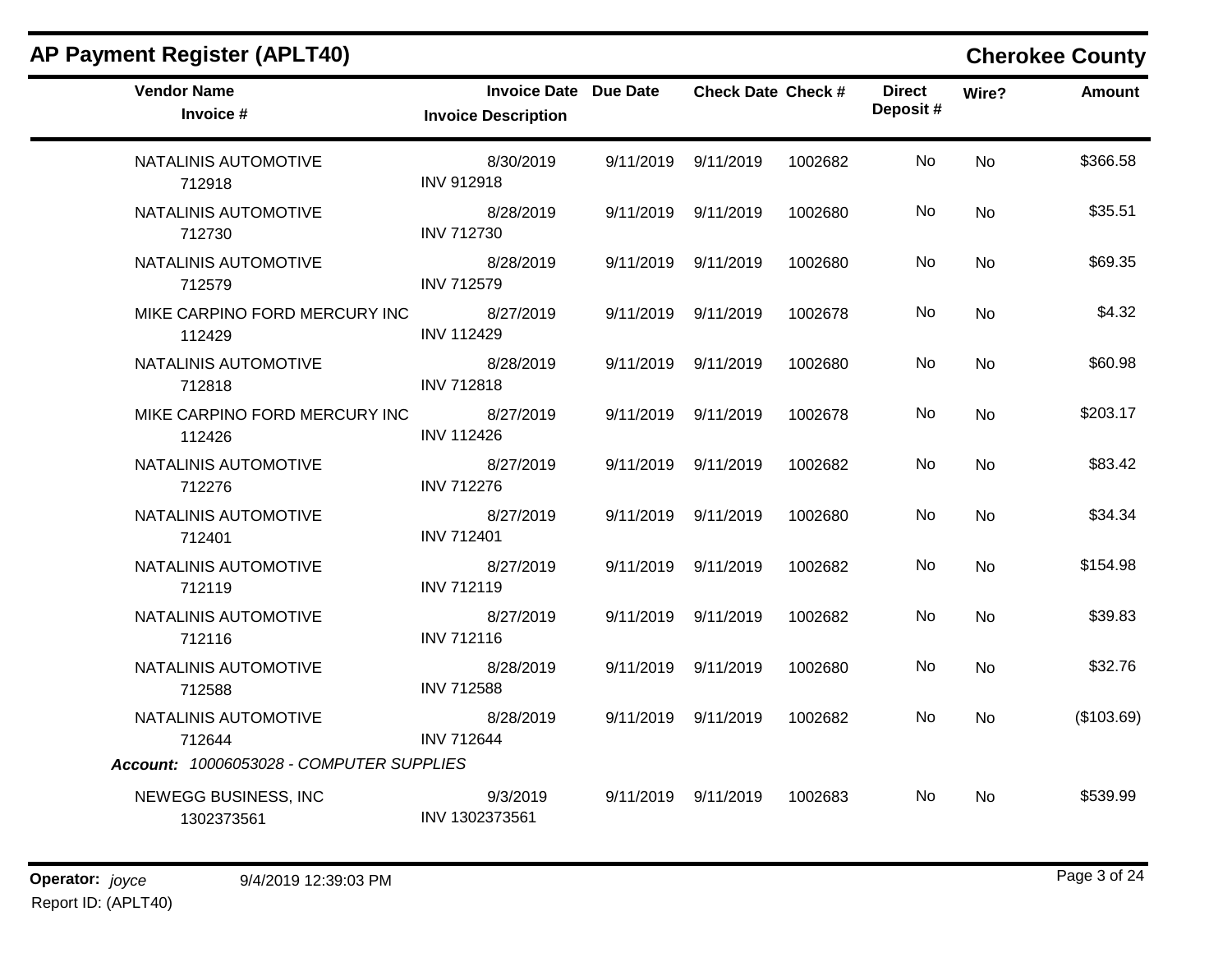| <b>AP Payment Register (APLT40)</b>                |                                                     |                           |         |                           |                | <b>Cherokee County</b> |
|----------------------------------------------------|-----------------------------------------------------|---------------------------|---------|---------------------------|----------------|------------------------|
| <b>Vendor Name</b><br>Invoice #                    | Invoice Date Due Date<br><b>Invoice Description</b> | <b>Check Date Check #</b> |         | <b>Direct</b><br>Deposit# | Wire?          | <b>Amount</b>          |
| Account: 10006053030 - GASOLINE                    |                                                     |                           |         |                           |                |                        |
| JIM WOODS MARKETING INC<br>249212                  | 8/27/2019<br><b>INV 249212</b>                      | 9/11/2019 9/11/2019       | 1002662 | No.                       | No.            | \$16,841.13            |
| Account: 10006053040 - JANITORIAL SUPPLIES         |                                                     |                           |         |                           |                |                        |
| <b>HENRY KRAFT INC</b><br>289768                   | 9/3/2019<br><b>INV 289768</b>                       | 9/11/2019 9/11/2019       | 1002659 | No.                       | <b>No</b>      | \$714.16               |
| Account: 10006053068 - OTHER COMMODITIES           |                                                     |                           |         |                           |                |                        |
| KEMP VETERINARY HOSPITAL<br>09112019               | 8/27/2019<br><b>BEAR/HEARTWORM PROT</b>             | 9/11/2019 9/11/2019       | 1002668 | No.                       | <b>No</b>      | \$51.50                |
| <b>FARMERS COOPERATIVE ASSOCIATION</b><br>257943   | 8/27/2019<br><b>INV 257943</b>                      | 9/11/2019 9/11/2019       | 1002654 | No.                       | No.            | \$27.52                |
| Account: 10006053071 - COMMUNICATIONS              |                                                     |                           |         |                           |                |                        |
| BROOKS-JEFFREY MARKETING, INC<br>188792            | 9/3/2019<br><b>INV 188792</b>                       | 9/11/2019 9/11/2019       | 1002625 | No.                       | No.            | \$24.00                |
| Account: 10006053072 - GAS, ELECTRIC, WATER        |                                                     |                           |         |                           |                |                        |
| <b>CITY OF COLUMBUS</b><br>0911 SH                 | 9/3/2019<br>ACCT 09-52410-01                        | 9/11/2019 9/11/2019       | 1002633 | No.                       | N <sub>o</sub> | \$110.00               |
| Account: 10006053073 - TRANSPORTATION              |                                                     |                           |         |                           |                |                        |
| <b>JIMMY D OBERBECK</b><br>0911                    | 9/3/2019<br><b>REIMBURSEMENT</b>                    | 9/11/2019 9/11/2019       | 1002663 | No.                       | N <sub>o</sub> | \$12.48                |
| Account: 10006053074 - TELEPHONE BILLS             |                                                     |                           |         |                           |                |                        |
| COLUMBUS TELEPHONE COMPANY<br>0911 SH              | 9/3/2019<br><b>ACCT 2963</b>                        | 9/11/2019 9/11/2019       | 1002639 | No.                       | <b>No</b>      | \$1,701.26             |
| Account: 10006053080 - MAINTENANCE/BLDGS & GROUNDS |                                                     |                           |         |                           |                |                        |
| <b>CDL ELECTRIC</b><br>W11302                      | 8/27/2019<br><b>INV W11302</b>                      | 9/11/2019 9/11/2019       | 1002627 | No.                       | No.            | \$1,150.22             |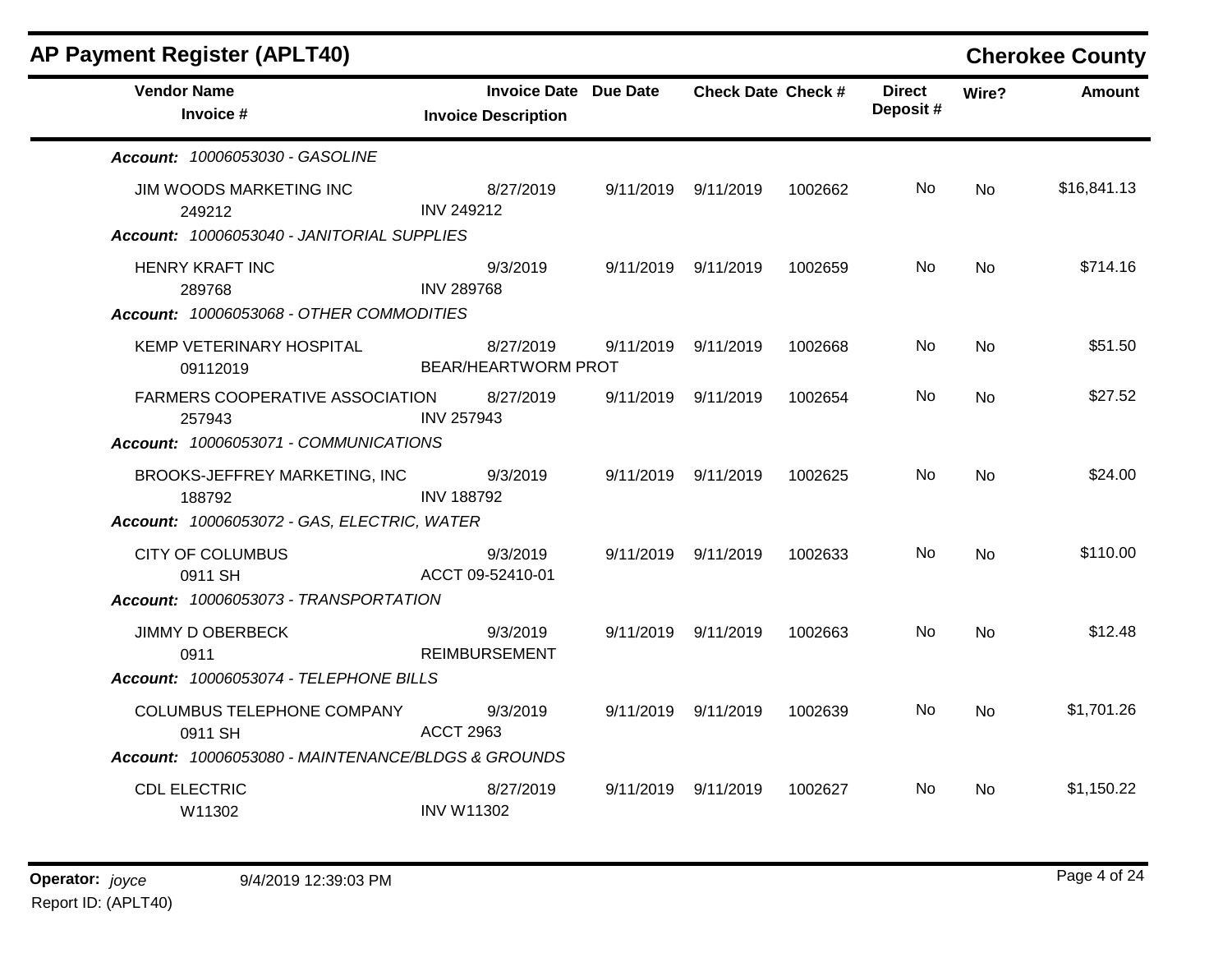| <b>AP Payment Register (APLT40)</b>             |                                                            |           |                           |         |                           |           | <b>Cherokee County</b> |
|-------------------------------------------------|------------------------------------------------------------|-----------|---------------------------|---------|---------------------------|-----------|------------------------|
| <b>Vendor Name</b><br>Invoice #                 | <b>Invoice Date Due Date</b><br><b>Invoice Description</b> |           | <b>Check Date Check #</b> |         | <b>Direct</b><br>Deposit# | Wire?     | <b>Amount</b>          |
| <b>BUTCH'S PEST CONTROL SERVICE</b><br>17867670 | 8/27/2019<br>INV 17867670                                  |           | 9/11/2019 9/11/2019       | 1002626 | No                        | <b>No</b> | \$75.00                |
| <b>CDL ELECTRIC</b><br>W11566                   | 8/27/2019<br><b>INV W11566</b>                             | 9/11/2019 | 9/11/2019                 | 1002627 | No                        | No        | \$487.50               |
| <b>CDL ELECTRIC</b><br>J023140                  | 8/27/2019<br><b>INV J023140</b>                            | 9/11/2019 | 9/11/2019                 | 1002627 | No                        | No        | \$7,550.00             |
| TRUE VALUE COLUMBUS<br>A384345                  | 8/27/2019<br><b>TRANS A384345</b>                          |           | 9/11/2019 9/11/2019       | 1002700 | No.                       | No.       | \$9.95                 |
| <b>Account: 10006053732 - INMATE FOOD</b>       |                                                            |           |                           |         |                           |           |                        |
| CONSOLIDATED CORRECTIONAL FOOD SE<br>19071019   | 8/27/2019<br>INV 19071019                                  |           | 9/11/2019 9/11/2019       | 1002641 | No.                       | <b>No</b> | \$12,127.49            |
| Account: 10006053737 - INMATE PERSONAL ITEMS    |                                                            |           |                           |         |                           |           |                        |
| CITY TELE COIN COMPANY INC<br>20056             | 9/3/2019<br><b>INV 20056</b>                               |           | 9/11/2019 9/11/2019       | 1002635 | No                        | <b>No</b> | \$2,500.00             |
| <b>TURNKEY CORRECTIONS</b><br>1146201190815C    | 8/27/2019<br>INV 114620190815C                             | 9/11/2019 | 9/11/2019                 | 1002701 | No.                       | No.       | \$2,143.52             |
| Account: 10006053786 - INMATE MEDICAL           |                                                            |           |                           |         |                           |           |                        |
| MCKESSON MEDICAL-SURGICAL<br>55647303           | 8/27/2019<br>INV 55647303                                  |           | 9/11/2019 9/11/2019       | 1002674 | No                        | <b>No</b> | \$14.64                |
| DIRECT BENEFIT SOLUTIONS<br>2019.162            | 8/27/2019<br>INV 2019.162                                  | 9/11/2019 | 9/11/2019                 | 1002649 | No.                       | <b>No</b> | \$850.22               |
| MERCY CLINIC JOPLIN LLC<br>JP1501472300         | 8/27/2019<br>ACCT JP1501472300                             | 9/11/2019 | 9/11/2019                 | 1002675 | No.                       | <b>No</b> | \$21.00                |
| MCKESSON MEDICAL-SURGICAL<br>51008246           | 8/27/2019<br>INV 51008246                                  |           | 9/11/2019 9/11/2019       | 1002674 | No.                       | <b>No</b> | \$55.66                |
| MCKESSON MEDICAL-SURGICAL<br>51083807           | 8/27/2019<br>INV 51083807                                  |           | 9/11/2019 9/11/2019       | 1002674 | No                        | No.       | \$820.51               |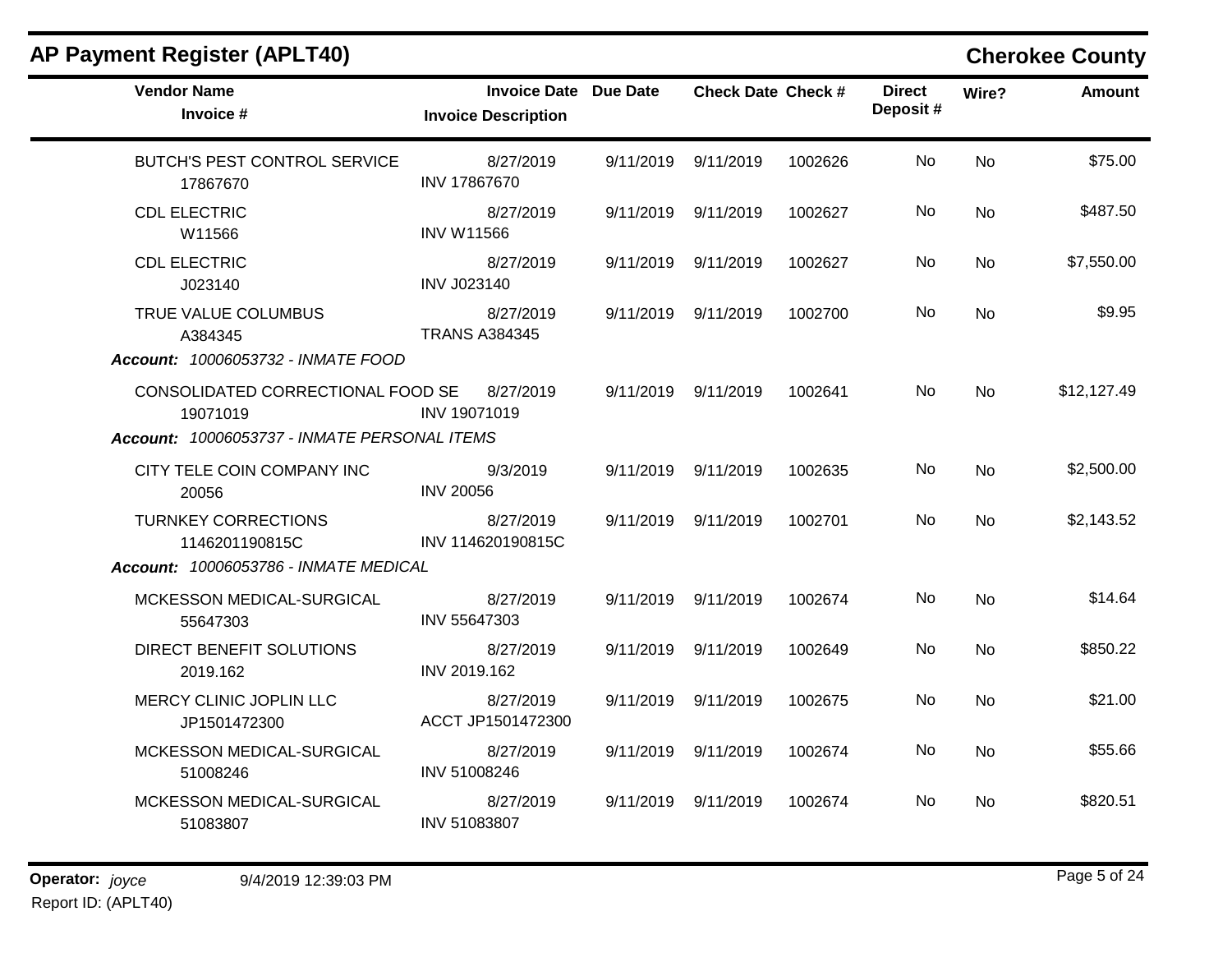|       | <b>AP Payment Register (APLT40)</b>             |                                                     |           |                           |         |                            |           | <b>Cherokee County</b> |
|-------|-------------------------------------------------|-----------------------------------------------------|-----------|---------------------------|---------|----------------------------|-----------|------------------------|
|       | <b>Vendor Name</b><br>Invoice #                 | Invoice Date Due Date<br><b>Invoice Description</b> |           | <b>Check Date Check #</b> |         | <b>Direct</b><br>Deposit # | Wire?     | <b>Amount</b>          |
|       | MCKESSON MEDICAL-SURGICAL<br>60354807           | 8/27/2019<br>INV 60354807                           | 9/11/2019 | 9/11/2019                 | 1002674 | No                         | No        | \$16.16                |
|       | MCKESSON MEDICAL-SURGICAL<br>57864637           | 8/27/2019<br>INV 57864637                           | 9/11/2019 | 9/11/2019                 | 1002674 | No.                        | No.       | \$15.14                |
|       | MCKESSON MEDICAL-SURGICAL<br>51034990           | 8/27/2019<br>INV 51034990                           | 9/11/2019 | 9/11/2019                 | 1002674 | No                         | No.       | \$147.65               |
|       | <b>Subtotal for Department: 060:</b>            |                                                     |           |                           |         |                            |           |                        |
| Dept: | 070<br><b>DISTRICT COURT</b>                    |                                                     |           |                           |         |                            |           | \$49,026.23            |
|       | Account: 10007053021 - PRINTING/OFFICE SUPPLIES |                                                     |           |                           |         |                            |           |                        |
|       | ETTINGER'S OFFICE SUPPLY<br>5211760             | 9/3/2019<br>INV 5211760                             | 9/11/2019 | 9/11/2019                 | 1002653 | No                         | <b>No</b> | \$4.70                 |
|       | ETTINGER'S OFFICE SUPPLY<br>5206600             | 9/3/2019<br><b>INV 5206600</b>                      | 9/11/2019 | 9/11/2019                 | 1002653 | No.                        | <b>No</b> | \$281.55               |
|       | Account: 10007053073 - TRANSPORTATION           |                                                     |           |                           |         |                            |           |                        |
|       | <b>MARK D BRUCE</b><br>0911                     | 9/3/2019<br><b>TRAVEL EXPENSE</b>                   |           | 9/11/2019 9/11/2019       | 1002673 | <b>No</b>                  | <b>No</b> | \$183.12               |
|       | Account: 10007053074 - TELEPHONE BILLS          |                                                     |           |                           |         |                            |           |                        |
|       | COLUMBUS TELEPHONE COMPANY<br>0911              | 8/29/2019<br><b>ACCT 7577</b>                       | 9/11/2019 | 9/11/2019                 | 1002639 | No                         | <b>No</b> | \$513.32               |
|       | Account: 10007053079 - MAINT/REPAIRS MACH/EQUIP |                                                     |           |                           |         |                            |           |                        |
|       | ADVANTAGE COMPUTER ENTERPRISES IN<br>72246      | 9/3/2019<br><b>INV 72246</b>                        | 9/11/2019 | 9/11/2019                 | 1002620 | No.                        | <b>No</b> | \$37.50                |
|       | Account: 10007053083 - EQUIPMENT LEASE/RENTAL   |                                                     |           |                           |         |                            |           |                        |
|       | <b>CULLIGAN OF JOPLIN</b><br>149682             | 9/3/2019<br><b>INV 149682</b>                       | 9/11/2019 | 9/11/2019                 | 1002644 | No.                        | <b>No</b> | \$16.35                |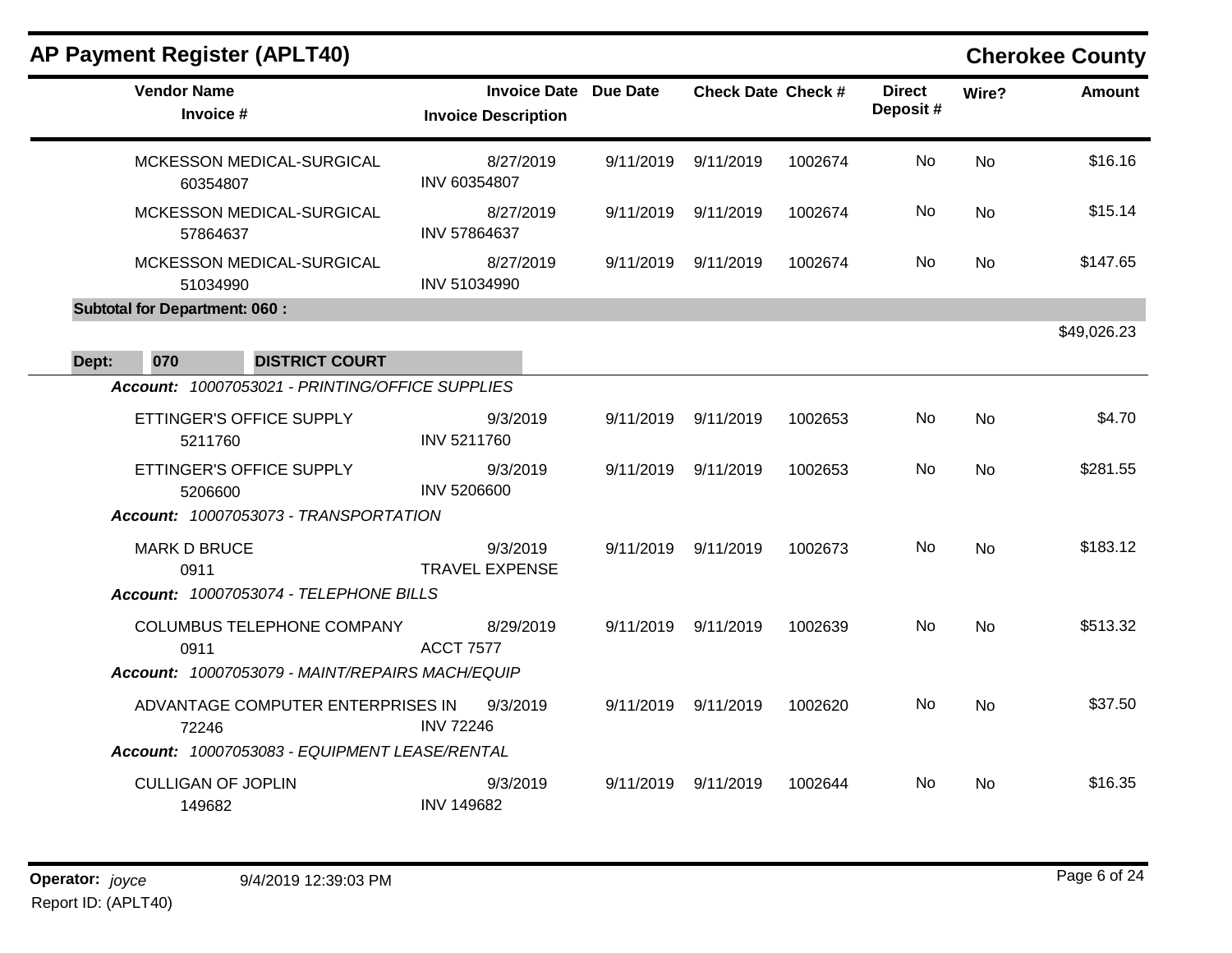|                                      | <b>AP Payment Register (APLT40)</b>                |                                                     |           |                           |         |                           |           | <b>Cherokee County</b> |
|--------------------------------------|----------------------------------------------------|-----------------------------------------------------|-----------|---------------------------|---------|---------------------------|-----------|------------------------|
|                                      | <b>Vendor Name</b><br>Invoice #                    | Invoice Date Due Date<br><b>Invoice Description</b> |           | <b>Check Date Check #</b> |         | <b>Direct</b><br>Deposit# | Wire?     | <b>Amount</b>          |
| <b>Subtotal for Department: 070:</b> |                                                    |                                                     |           |                           |         |                           |           | \$1,036.54             |
| 080<br>Dept:                         | <b>COURTHOUSE</b>                                  |                                                     |           |                           |         |                           |           |                        |
|                                      | Account: 10008053023 - EMPLOYEE FOOD/MEALS         |                                                     |           |                           |         |                           |           |                        |
|                                      | <b>LIBBY PERRY</b><br>0911                         | 8/29/2019<br>CAKE/ELLIOTT RETIREMENT                | 9/11/2019 | 9/11/2019                 | 1002671 | No.                       | <b>No</b> | \$50.00                |
|                                      | Account: 10008053042 - BREAKROOM SUPPLIES          |                                                     |           |                           |         |                           |           |                        |
|                                      | <b>CULLIGAN OF JOPLIN</b><br>149755                | 8/27/2019<br><b>INV 149755</b>                      |           | 9/11/2019 9/11/2019       | 1002644 | No                        | <b>No</b> | \$35.65                |
|                                      | Account: 10008053072 - GAS, ELECTRIC, WATER        |                                                     |           |                           |         |                           |           |                        |
|                                      | EMPIRE DISTRICT ELECTRIC COMPANY<br>09112019       | 8/27/2019<br>ACCT 305532-35-0                       |           | 9/11/2019 9/11/2019       | 1002652 | <b>No</b>                 | <b>No</b> | \$649.89               |
|                                      | Account: 10008053074 - UTILITIES/TELEPHONE BILLS   |                                                     |           |                           |         |                           |           |                        |
|                                      | COLUMBUS TELEPHONE COMPANY<br>0911                 | 8/29/2019<br><b>ACCT 7577</b>                       |           | 9/11/2019 9/11/2019       | 1002639 | <b>No</b>                 | No        | \$1,019.10             |
|                                      | Account: 10008053078 - LEGAL PRINTING/ADVERTISING  |                                                     |           |                           |         |                           |           |                        |
|                                      | <b>COLUMBUS NEWS REPORT</b><br>0826                | 8/27/2019<br>LEGAL NOTICES/DELINQUENT TAXES         |           | 9/11/2019 9/11/2019       | 1002638 | No.                       | No        | \$16,200.00            |
|                                      | Account: 10008053080 - MAINTENANCE/BLDGS & GROUNDS |                                                     |           |                           |         |                           |           |                        |
|                                      | TOUCHTON ELECTRIC INC<br>42924                     | 8/27/2019<br><b>INV 42924</b>                       |           | 9/11/2019 9/11/2019       | 1002699 | No.                       | <b>No</b> | \$34.00                |
|                                      | TRUE VALUE COLUMBUS<br>A384212                     | 8/27/2019<br><b>TRANS A384212</b>                   |           | 9/11/2019 9/11/2019       | 1002700 | No.                       | <b>No</b> | \$26.48                |
|                                      | Account: 10008053089 - OTHER CONTRACTUAL           |                                                     |           |                           |         |                           |           |                        |
|                                      | <b>TEAM THREADS</b><br>0911                        | 8/27/2019<br>PLAQUE/WAYNE ELLIOTT                   |           | 9/11/2019 9/11/2019       | 1002697 | No.                       | No        | \$18.00                |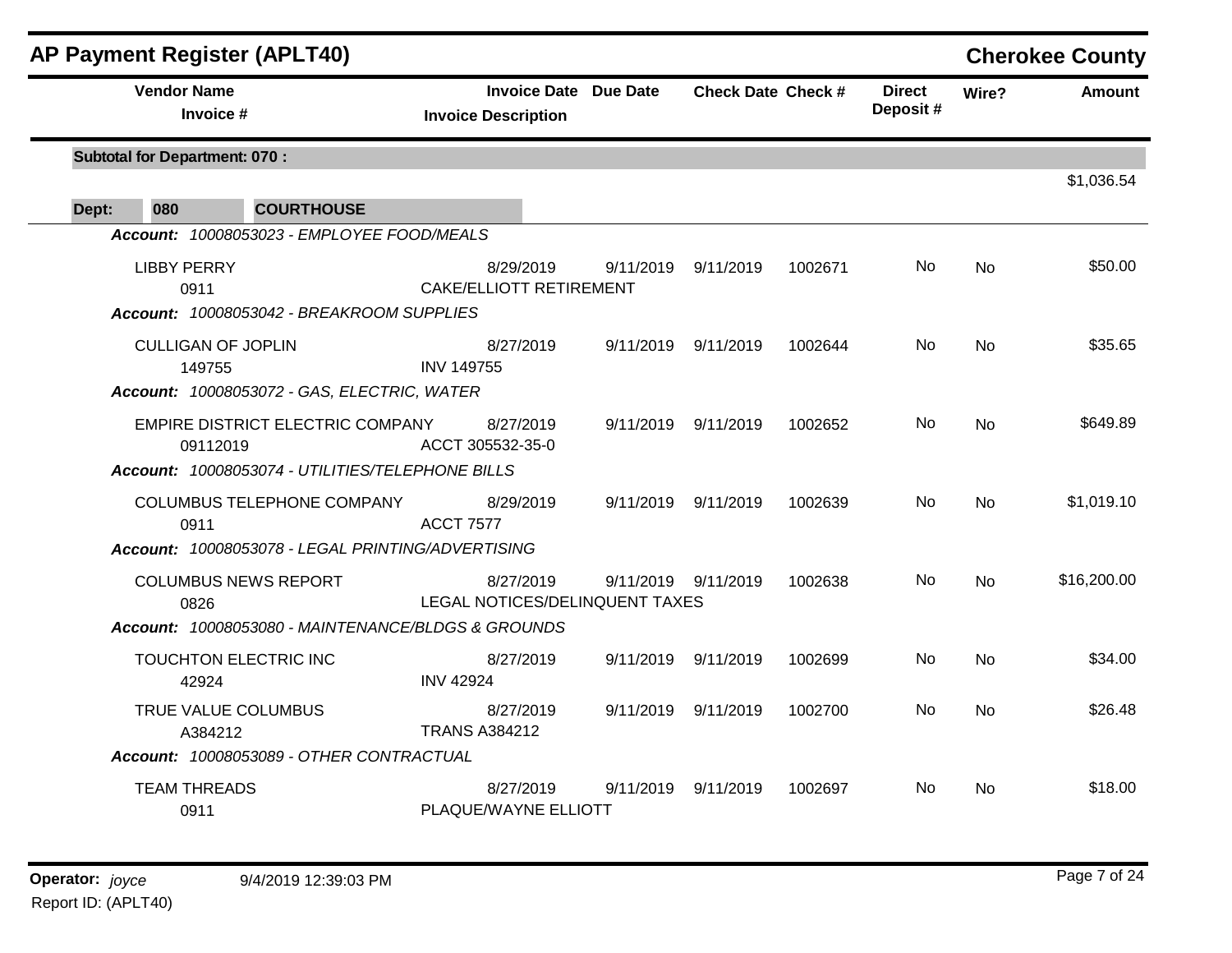# **AP Payment Register (APLT40) Cherokee County**

|       | <b>Vendor Name</b><br>Invoice #        | <b>Invoice Date</b><br><b>Invoice Description</b> | Due Date  | <b>Check Date Check #</b> |         | <b>Direct</b><br>Deposit# | Wire?     | <b>Amount</b> |
|-------|----------------------------------------|---------------------------------------------------|-----------|---------------------------|---------|---------------------------|-----------|---------------|
|       | <b>TEAM THREADS</b><br>6352            | 9/3/2019<br><b>INV 6352</b>                       | 9/11/2019 | 9/11/2019                 | 1002697 | No                        | No        | \$18.00       |
|       | <b>KENNETH E MAXTON</b><br>0911        | 9/3/2019<br><b>CORONER BILLING</b>                | 9/11/2019 | 9/11/2019                 | 1002669 | <b>No</b>                 | <b>No</b> | \$320.00      |
|       | VIA CHRISTI HOSPITAL PITT<br>0001338   | 9/3/2019<br>INV 0001338                           | 9/11/2019 | 9/11/2019                 | 1002704 | No                        | <b>No</b> | \$350.00      |
|       | DERFELT FUNERAL HOME<br>2019-001       | 9/3/2019<br>INV 2019-001                          | 9/11/2019 | 9/11/2019                 | 1002648 | No.                       | No        | \$11,697.50   |
|       | VIA CHRISTI HOSPITAL PITT<br>0001337   | 9/3/2019<br><b>INV 0001337</b>                    | 9/11/2019 | 9/11/2019                 | 1002704 | No                        | No        | \$725.00      |
|       | <b>Subtotal for Department: 080:</b>   |                                                   |           |                           |         |                           |           |               |
|       |                                        |                                                   |           |                           |         |                           |           | \$31,143.62   |
| Dept: | 090<br><b>EMERGENCY PREPAREDNESS</b>   |                                                   |           |                           |         |                           |           |               |
|       | Account: 10009053074 - TELEPHONE BILLS |                                                   |           |                           |         |                           |           |               |
|       | COLUMBUS TELEPHONE COMPANY<br>0911     | 8/29/2019<br><b>ACCT 7577</b>                     | 9/11/2019 | 9/11/2019                 | 1002639 | No.                       | No        | \$85.04       |
|       | <b>Subtotal for Department: 090:</b>   |                                                   |           |                           |         |                           |           |               |
|       |                                        |                                                   |           |                           |         |                           |           | \$85.04       |
| Dept: | 095<br><b>HUMAN RESOURCE</b>           |                                                   |           |                           |         |                           |           |               |
|       | Account: 10009553073 - TRANSPORTATION  |                                                   |           |                           |         |                           |           |               |
|       | <b>DEANA K RANDALL</b><br>0911         | 8/27/2019<br>MILEAGE/CIC SYMPOSIUM                | 9/11/2019 | 9/11/2019                 | 1002646 | No                        | No        | \$225.62      |
|       | Account: 10009553074 - TELEPHONE BILLS |                                                   |           |                           |         |                           |           |               |
|       | COLUMBUS TELEPHONE COMPANY<br>0911     | 8/29/2019<br><b>ACCT 7577</b>                     | 9/11/2019 | 9/11/2019                 | 1002639 | No                        | No        | \$39.58       |
|       | <b>Subtotal for Department: 095:</b>   |                                                   |           |                           |         |                           |           |               |
|       |                                        |                                                   |           |                           |         |                           |           | \$265.20      |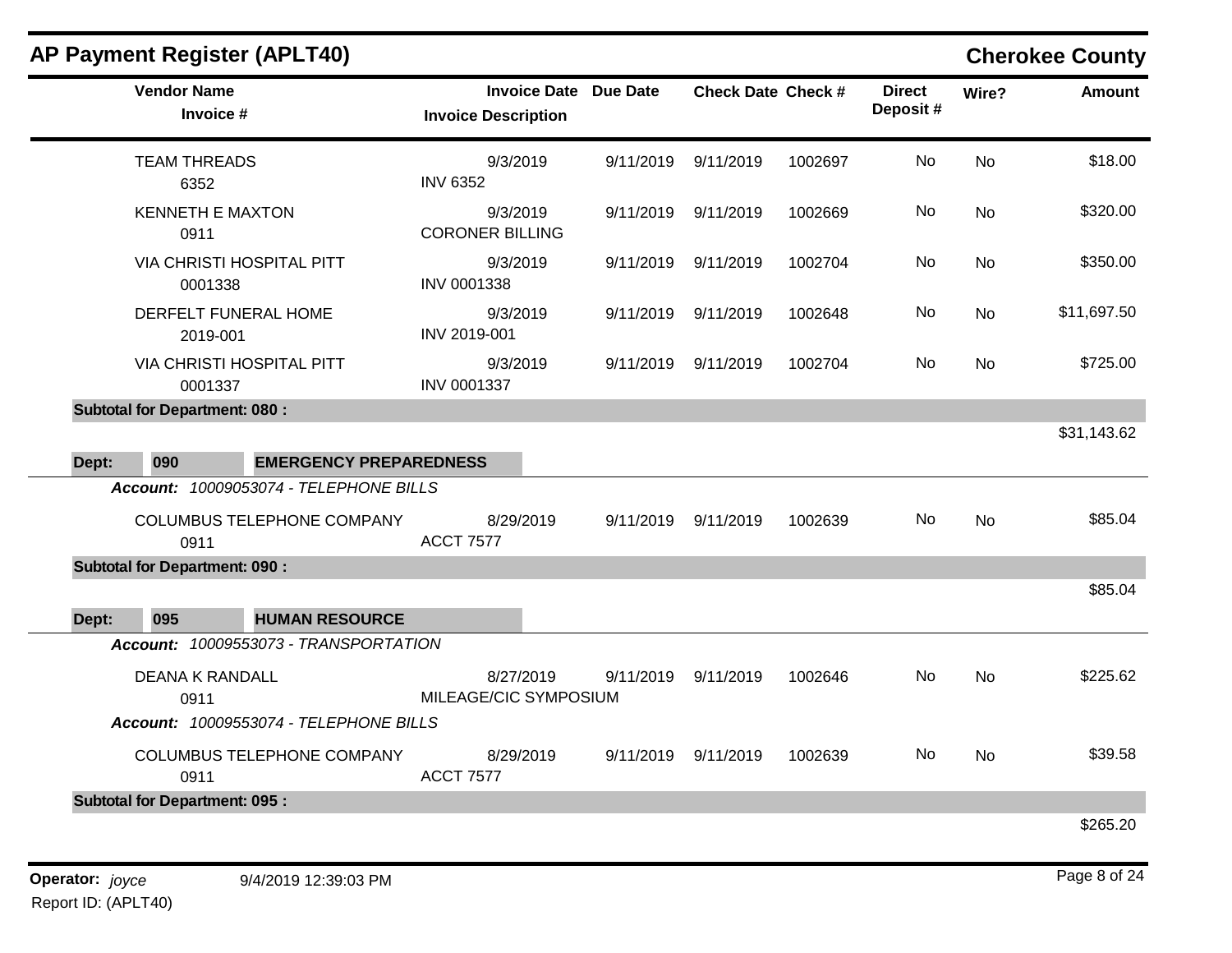| <b>Vendor Name</b><br><b>Invoice Date Due Date</b><br><b>Direct</b><br><b>Check Date Check #</b><br>Wire?<br>Deposit#<br>Invoice #<br><b>Invoice Description</b><br><b>COMPUTER PROGRAMMING</b><br>150<br>Dept:<br>Account: 10015053074 - TELEPHONE BILLS<br>No<br>COLUMBUS TELEPHONE COMPANY<br>8/29/2019<br>9/11/2019<br>No<br>9/11/2019<br>1002639<br><b>ACCT 7577</b><br>0911<br>Account: 10015053089 - OTHER CONTRACTUAL<br>No<br><b>STRONGHOLD DATA</b><br>9/3/2019<br>9/11/2019<br>1002694<br><b>No</b><br>9/11/2019<br><b>INV 30586</b><br>30586<br><b>Subtotal for Department: 150:</b><br>\$4,578.40<br>190<br>911 MAPPING<br>Dept:<br>Account: 10019053074 - TELEPHONE BILLS<br>No<br>COLUMBUS TELEPHONE COMPANY<br>8/29/2019<br>9/11/2019<br>1002639<br>No<br>9/11/2019<br><b>ACCT 7577</b><br>0911<br><b>Subtotal for Department: 190:</b><br>330<br><b>DEPT OFFICE SUPPLY</b><br>Dept:<br>Account: 10033053622 - SHERIFF OFFICE SUPPLY<br>No<br><b>CINTAS CORP</b><br>9/3/2019<br>9/11/2019<br>1002631<br>No<br>9/11/2019<br>INV 8404274638<br>8402474638<br>No<br>QUILL CORPORATION<br>8/27/2019<br>9/11/2019<br>9/11/2019<br>1002691<br>No<br><b>INV 960430</b><br>9604530<br>QUILL CORPORATION<br>No<br>8/27/2019<br>9/11/2019<br>9/11/2019<br><b>No</b><br>1002691<br><b>INV 9357479</b><br>9357479<br>No<br>QUILL CORPORATION<br>8/27/2019<br>9/11/2019<br>1002691<br>No<br>9/11/2019<br>INV 9380071<br>9380071<br>No<br>QUILL CORPORATION<br>8/27/2019<br>9/11/2019<br>9/11/2019<br>1002691<br>No<br>INV 9590799<br>9590799<br>Operator: joyce |  | <b>AP Payment Register (APLT40)</b> |  |  |  | <b>Cherokee County</b> |
|--------------------------------------------------------------------------------------------------------------------------------------------------------------------------------------------------------------------------------------------------------------------------------------------------------------------------------------------------------------------------------------------------------------------------------------------------------------------------------------------------------------------------------------------------------------------------------------------------------------------------------------------------------------------------------------------------------------------------------------------------------------------------------------------------------------------------------------------------------------------------------------------------------------------------------------------------------------------------------------------------------------------------------------------------------------------------------------------------------------------------------------------------------------------------------------------------------------------------------------------------------------------------------------------------------------------------------------------------------------------------------------------------------------------------------------------------------------------------------------------------------------------------------------------------------------------|--|-------------------------------------|--|--|--|------------------------|
|                                                                                                                                                                                                                                                                                                                                                                                                                                                                                                                                                                                                                                                                                                                                                                                                                                                                                                                                                                                                                                                                                                                                                                                                                                                                                                                                                                                                                                                                                                                                                                    |  |                                     |  |  |  | <b>Amount</b>          |
|                                                                                                                                                                                                                                                                                                                                                                                                                                                                                                                                                                                                                                                                                                                                                                                                                                                                                                                                                                                                                                                                                                                                                                                                                                                                                                                                                                                                                                                                                                                                                                    |  |                                     |  |  |  |                        |
|                                                                                                                                                                                                                                                                                                                                                                                                                                                                                                                                                                                                                                                                                                                                                                                                                                                                                                                                                                                                                                                                                                                                                                                                                                                                                                                                                                                                                                                                                                                                                                    |  |                                     |  |  |  |                        |
|                                                                                                                                                                                                                                                                                                                                                                                                                                                                                                                                                                                                                                                                                                                                                                                                                                                                                                                                                                                                                                                                                                                                                                                                                                                                                                                                                                                                                                                                                                                                                                    |  |                                     |  |  |  | \$110.00               |
|                                                                                                                                                                                                                                                                                                                                                                                                                                                                                                                                                                                                                                                                                                                                                                                                                                                                                                                                                                                                                                                                                                                                                                                                                                                                                                                                                                                                                                                                                                                                                                    |  |                                     |  |  |  |                        |
|                                                                                                                                                                                                                                                                                                                                                                                                                                                                                                                                                                                                                                                                                                                                                                                                                                                                                                                                                                                                                                                                                                                                                                                                                                                                                                                                                                                                                                                                                                                                                                    |  |                                     |  |  |  |                        |
|                                                                                                                                                                                                                                                                                                                                                                                                                                                                                                                                                                                                                                                                                                                                                                                                                                                                                                                                                                                                                                                                                                                                                                                                                                                                                                                                                                                                                                                                                                                                                                    |  |                                     |  |  |  | \$4,468.40             |
|                                                                                                                                                                                                                                                                                                                                                                                                                                                                                                                                                                                                                                                                                                                                                                                                                                                                                                                                                                                                                                                                                                                                                                                                                                                                                                                                                                                                                                                                                                                                                                    |  |                                     |  |  |  |                        |
|                                                                                                                                                                                                                                                                                                                                                                                                                                                                                                                                                                                                                                                                                                                                                                                                                                                                                                                                                                                                                                                                                                                                                                                                                                                                                                                                                                                                                                                                                                                                                                    |  |                                     |  |  |  |                        |
|                                                                                                                                                                                                                                                                                                                                                                                                                                                                                                                                                                                                                                                                                                                                                                                                                                                                                                                                                                                                                                                                                                                                                                                                                                                                                                                                                                                                                                                                                                                                                                    |  |                                     |  |  |  |                        |
|                                                                                                                                                                                                                                                                                                                                                                                                                                                                                                                                                                                                                                                                                                                                                                                                                                                                                                                                                                                                                                                                                                                                                                                                                                                                                                                                                                                                                                                                                                                                                                    |  |                                     |  |  |  |                        |
|                                                                                                                                                                                                                                                                                                                                                                                                                                                                                                                                                                                                                                                                                                                                                                                                                                                                                                                                                                                                                                                                                                                                                                                                                                                                                                                                                                                                                                                                                                                                                                    |  |                                     |  |  |  |                        |
|                                                                                                                                                                                                                                                                                                                                                                                                                                                                                                                                                                                                                                                                                                                                                                                                                                                                                                                                                                                                                                                                                                                                                                                                                                                                                                                                                                                                                                                                                                                                                                    |  |                                     |  |  |  | \$85.72                |
|                                                                                                                                                                                                                                                                                                                                                                                                                                                                                                                                                                                                                                                                                                                                                                                                                                                                                                                                                                                                                                                                                                                                                                                                                                                                                                                                                                                                                                                                                                                                                                    |  |                                     |  |  |  |                        |
|                                                                                                                                                                                                                                                                                                                                                                                                                                                                                                                                                                                                                                                                                                                                                                                                                                                                                                                                                                                                                                                                                                                                                                                                                                                                                                                                                                                                                                                                                                                                                                    |  |                                     |  |  |  | \$85.72                |
|                                                                                                                                                                                                                                                                                                                                                                                                                                                                                                                                                                                                                                                                                                                                                                                                                                                                                                                                                                                                                                                                                                                                                                                                                                                                                                                                                                                                                                                                                                                                                                    |  |                                     |  |  |  |                        |
|                                                                                                                                                                                                                                                                                                                                                                                                                                                                                                                                                                                                                                                                                                                                                                                                                                                                                                                                                                                                                                                                                                                                                                                                                                                                                                                                                                                                                                                                                                                                                                    |  |                                     |  |  |  |                        |
|                                                                                                                                                                                                                                                                                                                                                                                                                                                                                                                                                                                                                                                                                                                                                                                                                                                                                                                                                                                                                                                                                                                                                                                                                                                                                                                                                                                                                                                                                                                                                                    |  |                                     |  |  |  | \$108.02               |
|                                                                                                                                                                                                                                                                                                                                                                                                                                                                                                                                                                                                                                                                                                                                                                                                                                                                                                                                                                                                                                                                                                                                                                                                                                                                                                                                                                                                                                                                                                                                                                    |  |                                     |  |  |  |                        |
|                                                                                                                                                                                                                                                                                                                                                                                                                                                                                                                                                                                                                                                                                                                                                                                                                                                                                                                                                                                                                                                                                                                                                                                                                                                                                                                                                                                                                                                                                                                                                                    |  |                                     |  |  |  | \$307.60               |
|                                                                                                                                                                                                                                                                                                                                                                                                                                                                                                                                                                                                                                                                                                                                                                                                                                                                                                                                                                                                                                                                                                                                                                                                                                                                                                                                                                                                                                                                                                                                                                    |  |                                     |  |  |  |                        |
|                                                                                                                                                                                                                                                                                                                                                                                                                                                                                                                                                                                                                                                                                                                                                                                                                                                                                                                                                                                                                                                                                                                                                                                                                                                                                                                                                                                                                                                                                                                                                                    |  |                                     |  |  |  | \$552.46               |
|                                                                                                                                                                                                                                                                                                                                                                                                                                                                                                                                                                                                                                                                                                                                                                                                                                                                                                                                                                                                                                                                                                                                                                                                                                                                                                                                                                                                                                                                                                                                                                    |  |                                     |  |  |  |                        |
|                                                                                                                                                                                                                                                                                                                                                                                                                                                                                                                                                                                                                                                                                                                                                                                                                                                                                                                                                                                                                                                                                                                                                                                                                                                                                                                                                                                                                                                                                                                                                                    |  |                                     |  |  |  | \$29.98                |
|                                                                                                                                                                                                                                                                                                                                                                                                                                                                                                                                                                                                                                                                                                                                                                                                                                                                                                                                                                                                                                                                                                                                                                                                                                                                                                                                                                                                                                                                                                                                                                    |  |                                     |  |  |  |                        |
|                                                                                                                                                                                                                                                                                                                                                                                                                                                                                                                                                                                                                                                                                                                                                                                                                                                                                                                                                                                                                                                                                                                                                                                                                                                                                                                                                                                                                                                                                                                                                                    |  |                                     |  |  |  | \$143.62               |
|                                                                                                                                                                                                                                                                                                                                                                                                                                                                                                                                                                                                                                                                                                                                                                                                                                                                                                                                                                                                                                                                                                                                                                                                                                                                                                                                                                                                                                                                                                                                                                    |  |                                     |  |  |  |                        |
|                                                                                                                                                                                                                                                                                                                                                                                                                                                                                                                                                                                                                                                                                                                                                                                                                                                                                                                                                                                                                                                                                                                                                                                                                                                                                                                                                                                                                                                                                                                                                                    |  | 9/4/2019 12:39:03 PM                |  |  |  | Page 9 of 24           |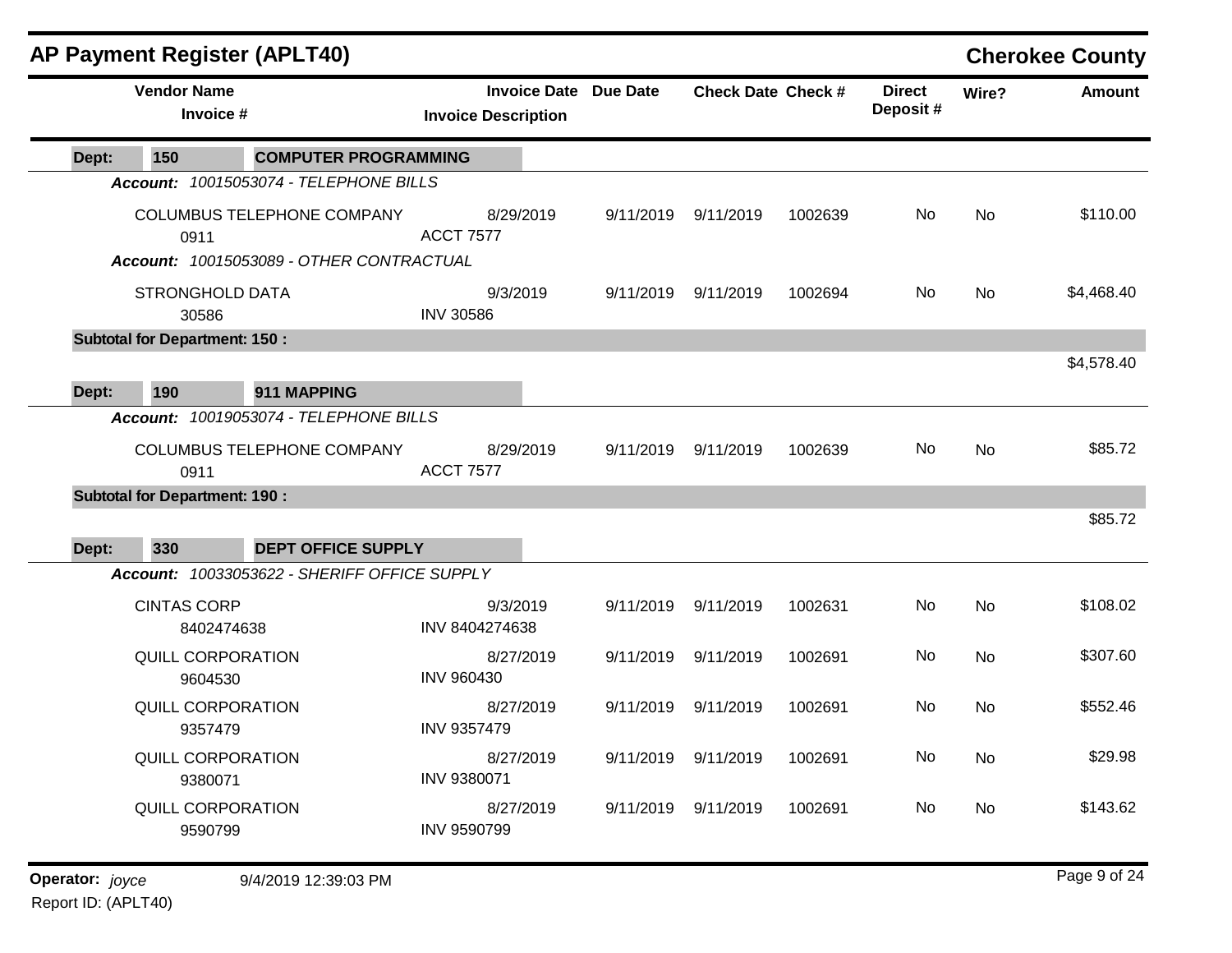| <b>AP Payment Register (APLT40)</b>             |                                                   |                 |                           |         |                           |       | <b>Cherokee County</b> |
|-------------------------------------------------|---------------------------------------------------|-----------------|---------------------------|---------|---------------------------|-------|------------------------|
| <b>Vendor Name</b><br>Invoice #                 | <b>Invoice Date</b><br><b>Invoice Description</b> | <b>Due Date</b> | <b>Check Date Check #</b> |         | <b>Direct</b><br>Deposit# | Wire? | <b>Amount</b>          |
| Account: 10033053623 - TREASURER OFFICE SUPPLY  |                                                   |                 |                           |         |                           |       |                        |
| ETTINGER'S OFFICE SUPPLY<br>5209440             | 9/3/2019<br>INV 5209440                           | 9/11/2019       | 9/11/2019                 | 1002653 | No                        | No    | \$10.19                |
| Account: 10033053628 - HWY OFFICE SUPPLY        |                                                   |                 |                           |         |                           |       |                        |
| <b>FOUR STATE PRINTING</b><br>10642             | 9/3/2019<br><b>INV 10642</b>                      | 9/11/2019       | 9/11/2019                 | 1002656 | No                        | No    | \$176.55               |
| Account: 10033053630 - ATTY OFFICE SUPPLY       |                                                   |                 |                           |         |                           |       |                        |
| ETTINGER'S OFFICE SUPPLY<br>5210940             | 9/3/2019<br>INV 5210940                           | 9/11/2019       | 9/11/2019                 | 1002653 | No                        | No    | \$15.29                |
| ETTINGER'S OFFICE SUPPLY<br>5210100             | 9/3/2019<br>INV 5210100                           | 9/11/2019       | 9/11/2019                 | 1002653 | No                        | No    | \$69.98                |
| <b>Subtotal for Department: 330:</b>            |                                                   |                 |                           |         |                           |       |                        |
| 360<br><b>RURAL OPPORTUNITY ZONE</b><br>Dept:   |                                                   |                 |                           |         |                           |       | \$1,413.69             |
| Account: 10036053102 - ROZ EXPENSES             |                                                   |                 |                           |         |                           |       |                        |
| KANSAS DEPARTMENT OF COMMERCE<br><b>ROZ7095</b> | 8/27/2019<br><b>INV ROZ 7095</b>                  | 9/11/2019       | 9/11/2019                 | 1002666 | No                        | No    | \$5,562.50             |
| <b>Subtotal for Department: 360:</b>            |                                                   |                 |                           |         |                           |       |                        |
| 500<br><b>SOLID WASTE RECYCLING</b><br>Dept:    |                                                   |                 |                           |         |                           |       | \$5,562.50             |
| Account: 10050053502 - SOLID WASTE EXPENSES     |                                                   |                 |                           |         |                           |       |                        |
| TRUE VALUE COLUMBUS<br>A384435                  | 8/27/2019<br><b>TRANS A384435</b>                 | 9/11/2019       | 9/11/2019                 | 1002700 | No                        | No    | \$11.60                |
| DEMPSTERS LLC<br>0911                           | 8/29/2019<br><b>RECYCLING TRAILER</b>             | 9/11/2019       | 9/11/2019                 | 1002647 | No                        | No    | \$15,645.00            |
| <b>Subtotal for Department: 500:</b>            |                                                   |                 |                           |         |                           |       |                        |
|                                                 |                                                   |                 |                           |         |                           |       | \$15,656.60            |
| Operator: joyce<br>9/4/2019 12:39:03 PM         |                                                   |                 |                           |         |                           |       | Page 10 of 24          |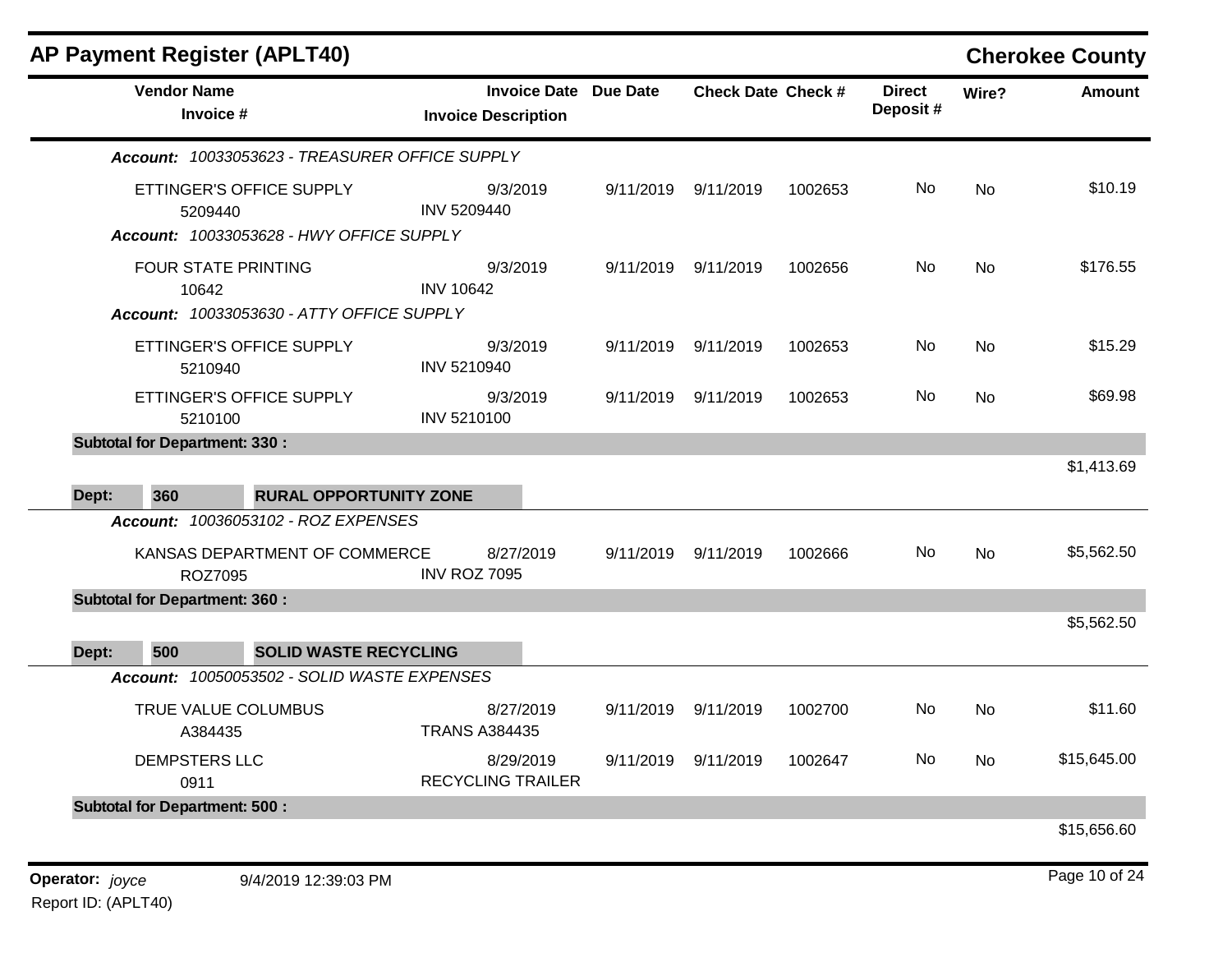|                 | <b>AP Payment Register (APLT40)</b> |                                              |                                                            |           |                           |         |                           |           | <b>Cherokee County</b> |
|-----------------|-------------------------------------|----------------------------------------------|------------------------------------------------------------|-----------|---------------------------|---------|---------------------------|-----------|------------------------|
|                 | <b>Vendor Name</b>                  | Invoice #                                    | <b>Invoice Date Due Date</b><br><b>Invoice Description</b> |           | <b>Check Date Check #</b> |         | <b>Direct</b><br>Deposit# | Wire?     | <b>Amount</b>          |
|                 | <b>Subtotal for Fund: 100:</b>      |                                              |                                                            |           |                           |         |                           |           |                        |
| Fund:           | 110                                 | <b>ROAD AND BRIDGE</b>                       |                                                            |           |                           |         |                           |           | \$112,138.46           |
| Dept:           | 000                                 | <b>NON-DEPARTMENTAL</b>                      |                                                            |           |                           |         |                           |           |                        |
|                 |                                     | Account: 11000053031 - DIESEL FUEL           |                                                            |           |                           |         |                           |           |                        |
|                 |                                     | MFA OIL - NEOSHO 1055<br>1254776 HWY         | 9/3/2019<br>INV #1254776                                   | 9/11/2019 | 9/11/2019                 | 1002677 | No                        | No        | \$1,204.72             |
|                 |                                     | MFA OIL - NEOSHO 1055<br>1254769 HWY         | 9/3/2019<br>INV #1254769                                   |           | 9/11/2019 9/11/2019       | 1002677 | No                        | No        | \$582.32               |
|                 |                                     | MFA OIL - NEOSHO 1055<br>1243148 HWY         | 8/22/2019<br>INV #1243148                                  |           | 9/11/2019 9/11/2019       | 1002677 | No                        | No        | \$1,358.35             |
|                 |                                     | MFA OIL - NEOSHO 1055<br>1243151 HWY         | 8/22/2019<br>INV #1243151                                  | 9/11/2019 | 9/11/2019                 | 1002677 | No                        | No        | \$1,767.55             |
|                 |                                     | MFA OIL - NEOSHO 1055<br>1247569 HWY         | 8/27/2019<br>INV #1247569                                  | 9/11/2019 | 9/11/2019                 | 1002677 | No                        | No        | \$606.22               |
|                 |                                     | Account: 11000053033 - TIRES                 |                                                            |           |                           |         |                           |           |                        |
|                 |                                     | PURCELL TIRE & RUBBER COMPANY<br>2633624 HWY | 8/27/2019<br>INV #2633624                                  | 9/11/2019 | 9/11/2019                 | 1002689 | No                        | <b>No</b> | \$3,488.50             |
|                 |                                     | Account: 11000053034 - ASPHALT               |                                                            |           |                           |         |                           |           |                        |
|                 |                                     | TEETER'S ASPHALT & MATERIALS<br>7768 hwy     | 8/30/2019<br>INV #7768                                     | 9/11/2019 | 9/11/2019                 | 1002698 | No                        | <b>No</b> | \$718.07               |
|                 |                                     | Account: 11000053042 - BREAKROOM SUPPLIES    |                                                            |           |                           |         |                           |           |                        |
|                 |                                     | CLEAN THE UNIFORM CO JOPLIN<br>20084059 HWY  | 8/26/2019<br>INV #20084059                                 |           | 9/11/2019 9/11/2019       | 1002636 | No.                       | No        | \$84.17                |
|                 |                                     | APPLEMARKET<br>2201120 HWY                   | 8/22/2019<br>INV # 2201120                                 |           | 9/11/2019 9/11/2019       | 1002623 | No.                       | No        | \$17.36                |
|                 |                                     | Account: 11000053073 - TRANSPORTATION        |                                                            |           |                           |         |                           |           |                        |
| Operator: joyce |                                     | 9/4/2019 12:39:03 PM                         |                                                            |           |                           |         |                           |           | Page 11 of 24          |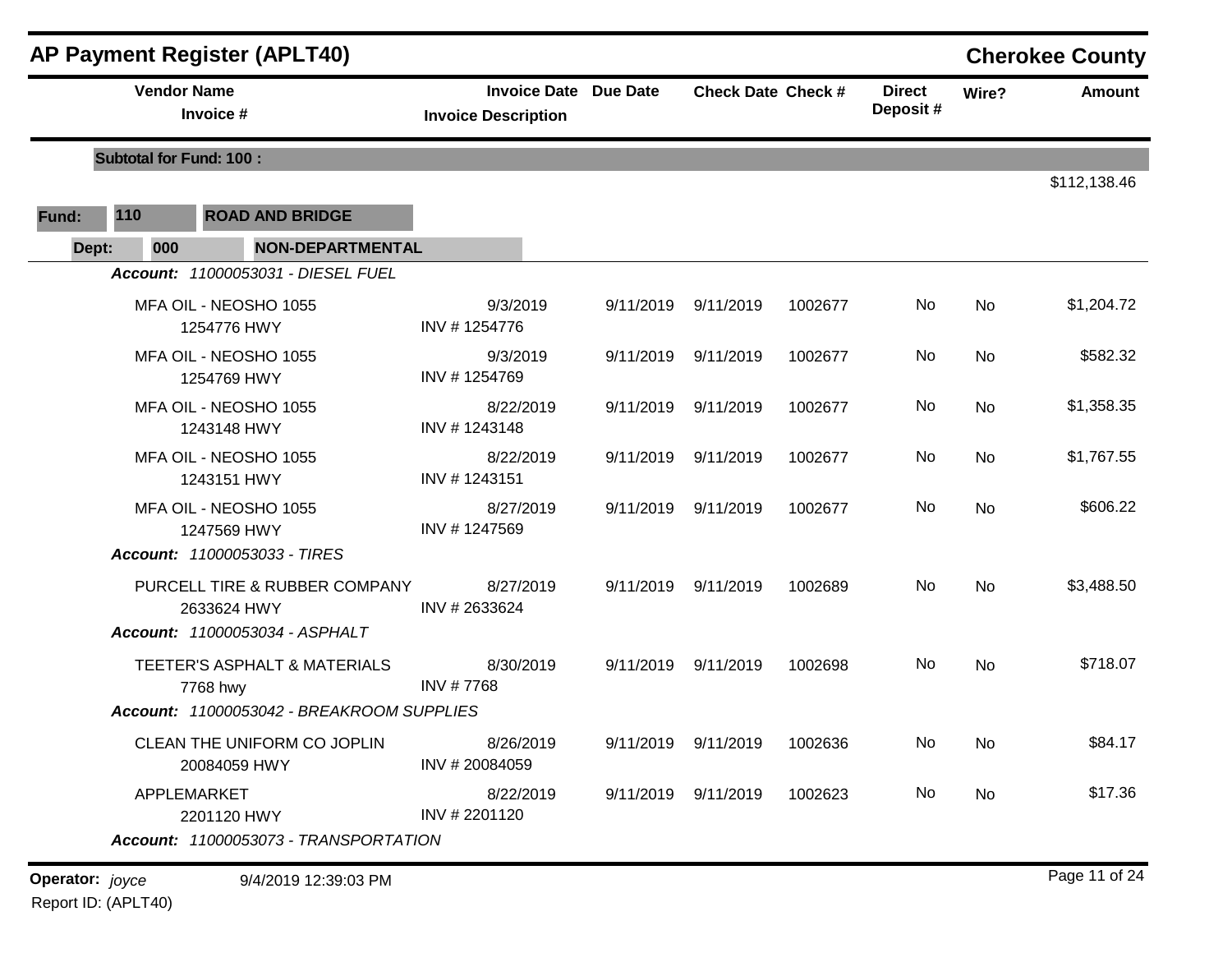| <b>AP Payment Register (APLT40)</b>                                                                |                                                            |           |                           |         |                           |           | <b>Cherokee County</b> |
|----------------------------------------------------------------------------------------------------|------------------------------------------------------------|-----------|---------------------------|---------|---------------------------|-----------|------------------------|
| <b>Vendor Name</b><br>Invoice #                                                                    | <b>Invoice Date Due Date</b><br><b>Invoice Description</b> |           | <b>Check Date Check #</b> |         | <b>Direct</b><br>Deposit# | Wire?     | <b>Amount</b>          |
| R NEAL ANDERSON<br>ANDERSON AUG 2019<br>Account: 11000053074 - UTILITIES/TELEPHONE BILLS           | 8/26/2019<br><b>MILEAGE</b>                                |           | 9/11/2019 9/11/2019       | 1002692 | No.                       | <b>No</b> | \$161.24               |
| <b>US CELLULAR</b><br>326624581 HWY                                                                | 8/20/2019<br>INV #326624581                                |           | 9/11/2019 9/11/2019       | 1002702 | No.                       | <b>No</b> | \$52.65                |
| <b>CITY OF COLUMBUS</b><br>08-88010-00 HWY 3                                                       | 8/28/2019<br>08-88010-00                                   |           | 9/11/2019 9/11/2019       | 1002632 | No.                       | <b>No</b> | \$110.00               |
| <b>COLUMBUS TELEPHONE COMPANY</b><br>#2586 HWY                                                     | 8/29/2019<br>ACCT # 2586                                   |           | 9/11/2019 9/11/2019       | 1002639 | No.                       | <b>No</b> | \$231.25               |
| <b>KANSAS GAS SERVICE</b><br>510148149119141118 HWY 2<br>Account: 11000053075 - DUES/SUBSCRIPTIONS | 8/21/2019<br>INV #510148149119141118                       | 9/11/2019 | 9/11/2019                 | 1002667 | No.                       | <b>No</b> | \$3.17                 |
| <b>MERCY JOPLIN</b><br>611804180 HWY                                                               | 8/24/2019<br>INV #611804180                                |           | 9/11/2019 9/11/2019       | 1002676 | No                        | <b>No</b> | \$286.00               |
| Account: 11000053079 - MACHINERY/EQUIPMENT<br>AMERICAN BATTERY                                     | 8/22/2019                                                  |           | 9/11/2019 9/11/2019       | 1002621 | No                        | <b>No</b> | \$419.00               |
| 17945 HWY                                                                                          | INV #17945                                                 |           |                           |         |                           |           |                        |
| JOHN FABICK TRACTOR CO<br>PIJ00370277 HWY                                                          | 8/19/2019<br>INV # PIJ00370277                             |           | 9/11/2019 9/11/2019       | 1002664 | No                        | <b>No</b> | \$9.88                 |
| NATALINIS AUTOMOTIVE<br>712265 HWY                                                                 | 8/22/2019<br>INV #712265                                   |           | 9/11/2019 9/11/2019       | 1002682 | No                        | No        | \$24.99                |
| NATALINIS AUTOMOTIVE<br>712077 HWY                                                                 | 8/20/2019<br>INV #712077                                   |           | 9/11/2019 9/11/2019       | 1002682 | No.                       | No        | \$269.04               |
| <b>HOLLAND ALIGNMENT</b><br>186010 HWY                                                             | 8/28/2019<br>INV #186010                                   | 9/11/2019 | 9/11/2019                 | 1002661 | No                        | <b>No</b> | \$64.95                |
| JOPLIN FREIGHTLINER SALES INC<br>57011706 HWY                                                      | 8/30/2019<br>INV #57011706                                 | 9/11/2019 | 9/11/2019                 | 1002665 | No.                       | No        | \$108.19               |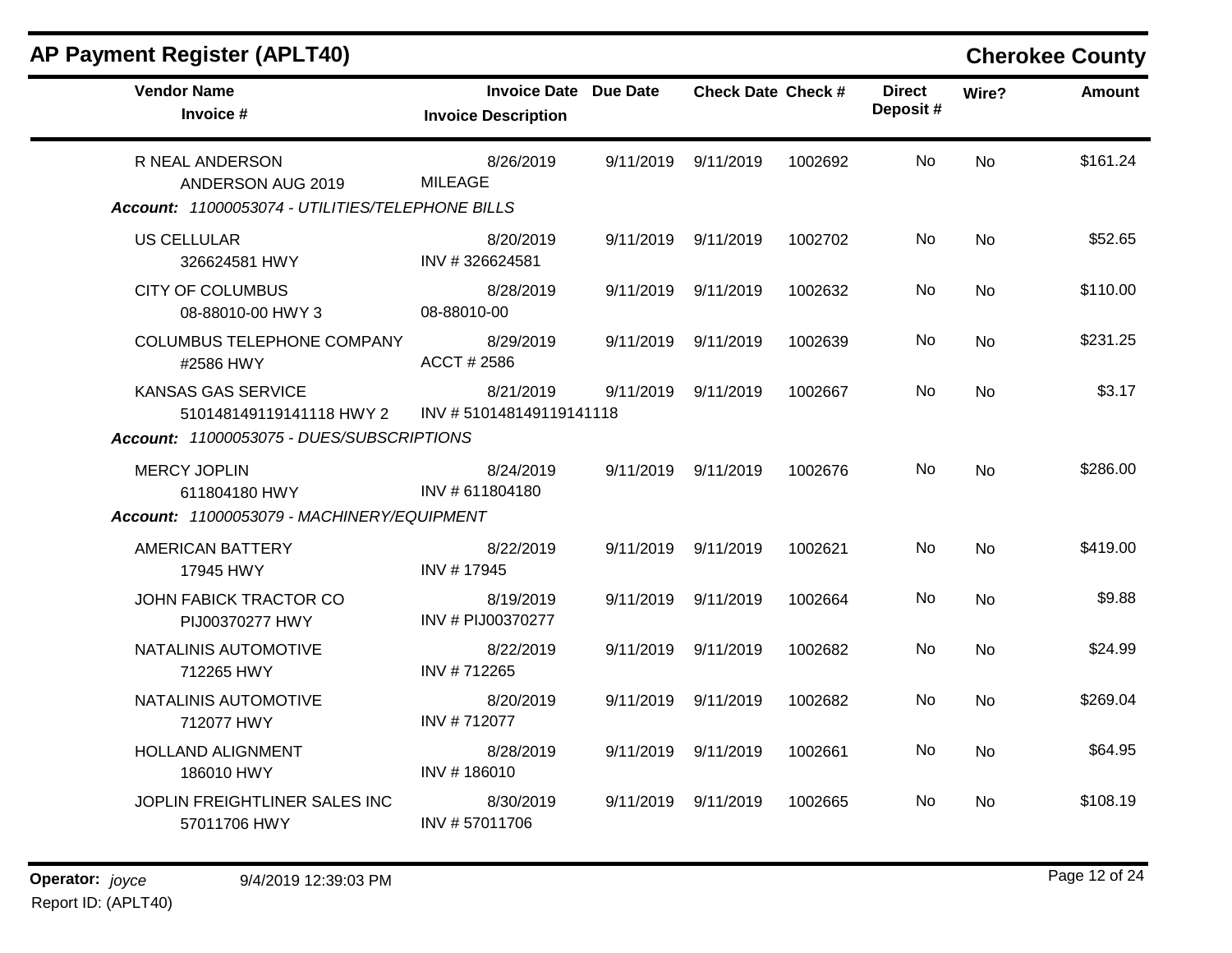| <b>AP Payment Register (APLT40)</b>              |                                                            |           |                           |         |                           |           | <b>Cherokee County</b> |
|--------------------------------------------------|------------------------------------------------------------|-----------|---------------------------|---------|---------------------------|-----------|------------------------|
| <b>Vendor Name</b><br>Invoice #                  | <b>Invoice Date Due Date</b><br><b>Invoice Description</b> |           | <b>Check Date Check #</b> |         | <b>Direct</b><br>Deposit# | Wire?     | <b>Amount</b>          |
| <b>KIRKLAND</b><br>368993 HWY                    | 8/21/2019<br>INV #368993                                   | 9/11/2019 | 9/11/2019                 | 1002670 | No                        | No        | \$23.00                |
| <b>JOHN FABICK TRACTOR CO</b><br>PIJ00370361 HWY | 8/20/2016<br>INV # PIJ00370361                             | 9/11/2019 | 9/11/2019                 | 1002664 | No                        | No        | \$139.45               |
| <b>JOHN FABICK TRACTOR CO</b><br>PIJ00370362 HWY | 8/20/2019<br>INV # PIJ00370362                             | 9/11/2019 | 9/11/2019                 | 1002664 | No                        | No        | \$139.45               |
| JOHN FABICK TRACTOR CO<br>PIJ00370363 HWY        | 8/20/2019<br>INV # PIJ00370363                             | 9/11/2019 | 9/11/2019                 | 1002664 | No                        | No        | \$12.05                |
| <b>FLEETPRIDE</b><br>33692562 HWY                | 8/16/2019<br>INV #33692562                                 | 9/11/2019 | 9/11/2019                 | 1002655 | No                        | No        | \$30.54                |
| FULL SERVICE AUTOMOTIVE<br>WINDOW REPAIR HWY     | 9/1/2019<br>2015 GMC WINDOW REPAIR                         | 9/11/2019 | 9/11/2019                 | 1002657 | No                        | <b>No</b> | \$436.97               |
| MUNICIPAL INDUSTRIAL SUPPLY<br>3060 HWY          | 8/21/2019<br>INV #3060                                     | 9/11/2019 | 9/11/2019                 | 1002679 | No                        | No        | \$920.14               |
| JOHN FABICK TRACTOR CO<br>PIJ00370276 HWY        | 8/19/2019<br>INV # PIJ00370276                             | 9/11/2019 | 9/11/2019                 | 1002664 | No                        | No        | \$3.26                 |
| DAYLIGHT DONUT SHOP<br>952396 HWY                | 9/3/2019<br>INV #952396                                    | 9/11/2019 | 9/11/2019                 | 1002645 | No                        | No        | \$84.90                |
| JOHN FABICK TRACTOR CO<br>PIJ00370565 HWY        | 8/22/2019<br>INV # PIJ00370565                             | 9/11/2019 | 9/11/2019                 | 1002664 | No                        | No        | \$72.16                |
| JOHN FABICK TRACTOR CO<br>PIJ00370461 HWY        | 8/21/2019<br>INV # PIJ00370461                             | 9/11/2019 | 9/11/2019                 | 1002664 | No                        | No        | \$36.66                |
| JOHN FABICK TRACTOR CO<br>PIJ00370462 HWY        | 8/21/2019<br>INV # PIJ00370462                             | 9/11/2019 | 9/11/2019                 | 1002664 | No                        | No        | \$137.40               |
| JOHN FABICK TRACTOR CO<br>PIJ00370360 HWY        | 8/20/2019<br>INV # PIJ00370360                             | 9/11/2019 | 9/11/2019                 | 1002664 | No                        | No        | \$240.93               |
| <b>DOLLAR GENERAL- REGIONS</b><br>1000878134 HWY | 7/18/2019<br>INV #1000878134                               | 9/11/2019 | 9/11/2019                 | 1002650 | No                        | No        | \$14.50                |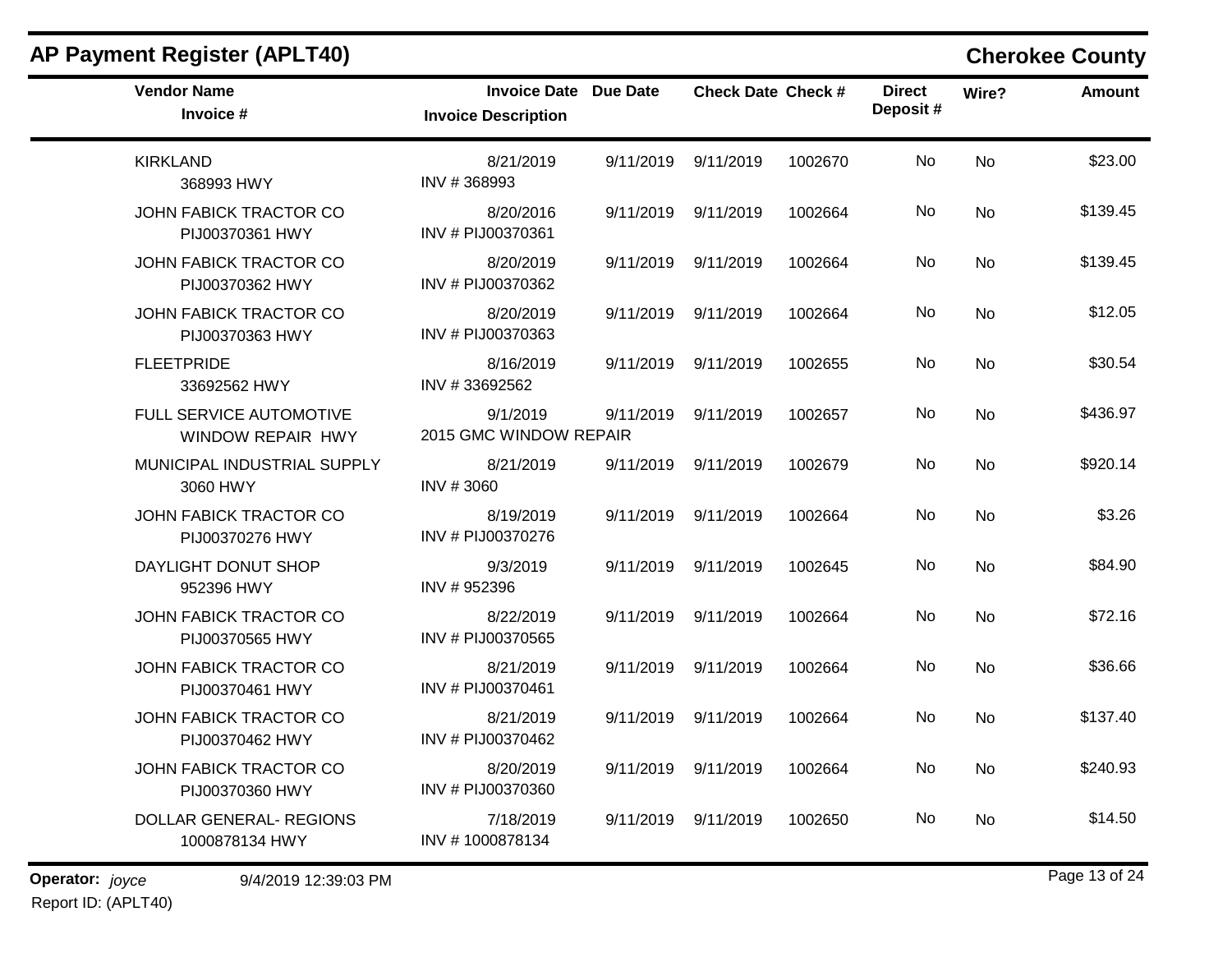| <b>AP Payment Register (APLT40)</b>                 |                                                            |           |                           |         |                           |           | <b>Cherokee County</b> |
|-----------------------------------------------------|------------------------------------------------------------|-----------|---------------------------|---------|---------------------------|-----------|------------------------|
| <b>Vendor Name</b><br>Invoice #                     | <b>Invoice Date Due Date</b><br><b>Invoice Description</b> |           | <b>Check Date Check #</b> |         | <b>Direct</b><br>Deposit# | Wire?     | Amount                 |
| <b>COLUMBUS COMMUNICATIONS</b><br><b>AR-105 HWY</b> | 8/27/2019<br><b>AR-105 HWY</b>                             | 9/11/2019 | 9/11/2019                 | 1002637 | No                        | <b>No</b> | \$380.00               |
| <b>CONMAT</b><br>2187 HWY                           | 8/15/2019<br>INV # 2187                                    | 9/11/2019 | 9/11/2019                 | 1002640 | No                        | No        | \$8,870.00             |
| TRUE VALUE COLUMBUS<br>A384152 HWY                  | 8/19/2019<br>INV # A384152                                 |           | 9/11/2019 9/11/2019       | 1002700 | No                        | No        | \$2.06                 |
| JOHN FABICK TRACTOR CO<br>PIJ00370275 HWY           | 8/19/2019<br>INV # PIJ00370275                             | 9/11/2019 | 9/11/2019                 | 1002664 | No                        | No        | \$14.81                |
| <b>POWERPLAN</b><br>87002-40937 HWY 3               | 9/3/2019<br>INV #87002-40937                               | 9/11/2019 | 9/11/2019                 | 1002687 | No                        | <b>No</b> | \$1,575.77             |
| HARBOR FREIGHT TOOLS<br>893537 HWY                  | 8/22/2019<br>INV #893537                                   | 9/11/2019 | 9/11/2019                 | 1002658 | No                        | No        | \$73.56                |
| NATALINIS AUTOMOTIVE<br>712294 HWY                  | 8/22/2019<br>INV #712294                                   | 9/11/2019 | 9/11/2019                 | 1002682 | No                        | No        | \$2.29                 |
| <b>HERITAGE TRACTOR</b><br>161108 HWY               | 8/27/2019<br>ACCT#161108                                   | 9/11/2019 | 9/11/2019                 | 1002660 | No                        | <b>No</b> | \$336.59               |
| PRODUCTIVITY PLUS ACCOUNT<br>6035181142905276 HWY   | 8/29/2019<br>Acct # 6035181142905276                       | 9/11/2019 | 9/11/2019                 | 1002688 | No                        | <b>No</b> | \$78.03                |
| TRUE VALUE COLUMBUS<br>A384196 HWY                  | 8/20/2019<br>INV # A384196                                 | 9/11/2019 | 9/11/2019                 | 1002700 | No                        | No        | \$6.29                 |
| NATALINIS AUTOMOTIVE<br>712581 HWY                  | 8/26/2019<br>INV #712581                                   | 9/11/2019 | 9/11/2019                 | 1002680 | No                        | No        | \$35.56                |
| NATALINIS AUTOMOTIVE<br>712329 HWY                  | 8/22/2019<br>INV #712329                                   | 9/11/2019 | 9/11/2019                 | 1002682 | No                        | No        | \$20.82                |
| NATALINIS AUTOMOTIVE<br>712190 HWY                  | 8/21/2019<br>INV #19.99                                    |           | 9/11/2019 9/11/2019       | 1002682 | No                        | No        | \$19.99                |
| NATALINIS AUTOMOTIVE<br>712194 HWY                  | 8/21/2019<br>INV #712194                                   |           | 9/11/2019 9/11/2019       | 1002682 | No                        | No        | \$2.31                 |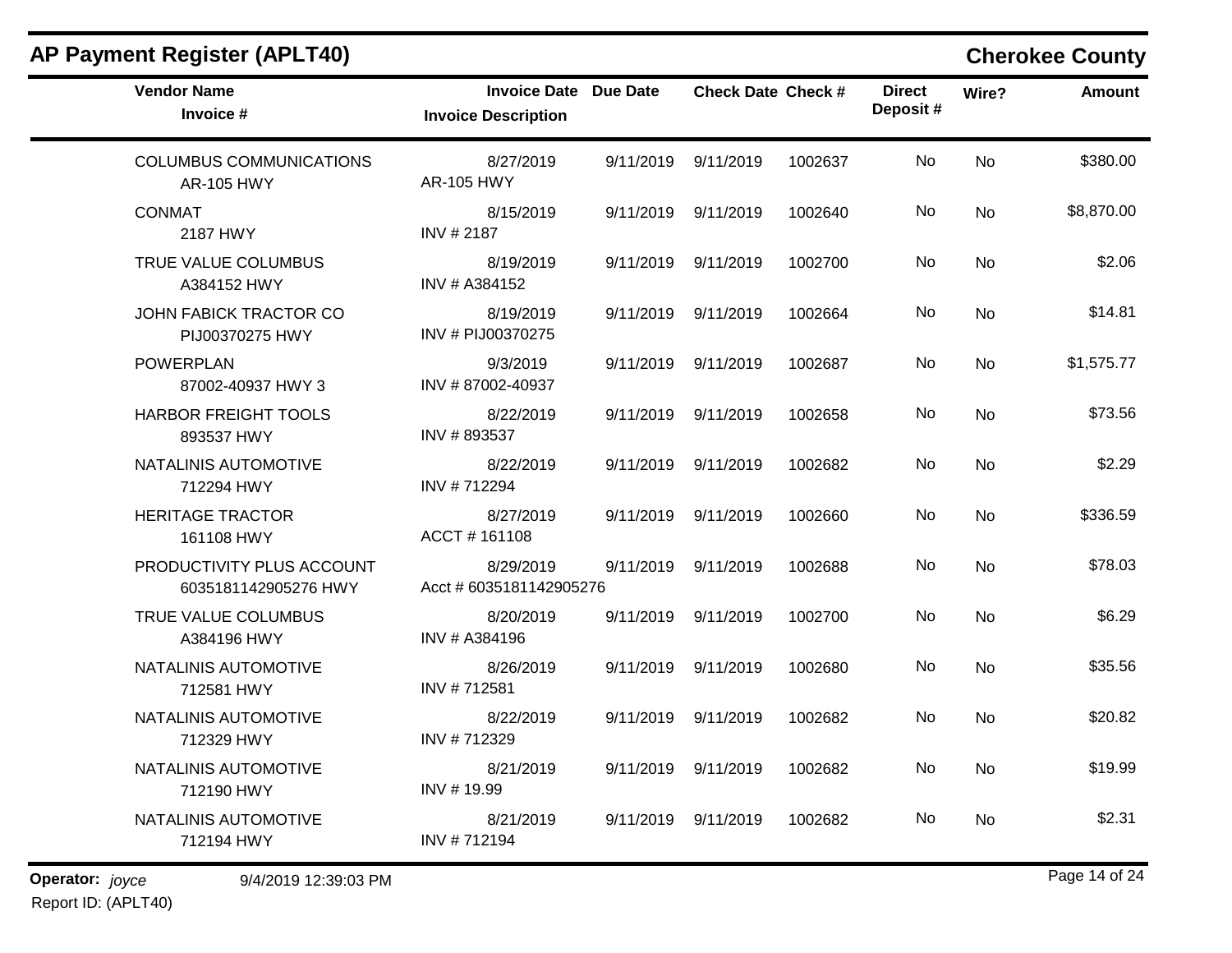| <b>Vendor Name</b><br>Invoice #                                                          | Invoice Date Due Date<br><b>Invoice Description</b> | <b>Check Date Check #</b> |         | <b>Direct</b><br>Deposit# | Wire?     | <b>Amount</b> |
|------------------------------------------------------------------------------------------|-----------------------------------------------------|---------------------------|---------|---------------------------|-----------|---------------|
| NATALINIS AUTOMOTIVE<br>712220 HWY                                                       | 8/21/2019<br>INV #712220                            | 9/11/2019 9/11/2019       | 1002682 | No                        | <b>No</b> | \$16.40       |
| NATALINIS AUTOMOTIVE<br>712625 HWY                                                       | 8/26/2019<br>INV #712625                            | 9/11/2019 9/11/2019       | 1002680 | No.                       | No        | \$131.35      |
| NATALINIS AUTOMOTIVE<br>712217 HWY                                                       | 8/21/2019<br>INV #712217                            | 9/11/2019 9/11/2019       | 1002682 | No                        | <b>No</b> | \$57.84       |
| NATALINIS AUTOMOTIVE<br>712268 HWY                                                       | 8/22/2019<br>INV #712268                            | 9/11/2019 9/11/2019       | 1002682 | No                        | No        | \$319.99      |
| NATALINIS AUTOMOTIVE<br>712640 HWY                                                       | 8/26/2019<br>INV #712640                            | 9/11/2019 9/11/2019       | 1002680 | No                        | No        | \$3.79        |
| NATALINIS AUTOMOTIVE<br>712726 HWY                                                       | 8/27/2201<br>INV #712726                            | 9/11/2019 9/11/2019       | 1002680 | No                        | No        | \$6.78        |
| NATALINIS AUTOMOTIVE<br>713043 HWY                                                       | 8/30/2019<br>INV #713043                            | 9/11/2019 9/11/2019       | 1002681 | No                        | No        | \$3.42        |
| NATALINIS AUTOMOTIVE<br>712765 HWY                                                       | 8/27/2019<br>INV #712765                            | 9/11/2019 9/11/2019       | 1002680 | No                        | No        | \$95.47       |
| NATALINIS AUTOMOTIVE<br>713039 HWY                                                       | 8/30/2019<br>INV #713039                            | 9/11/2019 9/11/2019       | 1002681 | No                        | No        | \$52.81       |
| NATALINIS AUTOMOTIVE<br>712920 HWY                                                       | 8/29/2019<br>INV #712920                            | 9/11/2019 9/11/2019       | 1002680 | No                        | No        | \$69.99       |
| NATALINIS AUTOMOTIVE<br>712951 HWY                                                       | 8/29/2019<br>INV #712951                            | 9/11/2019 9/11/2019       | 1002681 | No                        | <b>No</b> | \$11.80       |
| NATALINIS AUTOMOTIVE<br>712865 HWY                                                       | 8/28/2019<br>INV #712865                            | 9/11/2019 9/11/2019       | 1002680 | No                        | No        | \$11.80       |
| NATALINIS AUTOMOTIVE<br>712734 HWY<br>Account: 11000053080 - MAINTENANCE/BLDGS & GROUNDS | 8/27/2019<br>INV #712734                            | 9/11/2019 9/11/2019       | 1002680 | No.                       | No        | \$59.76       |

### **AP Payment Register (APLT40) Cherokee County**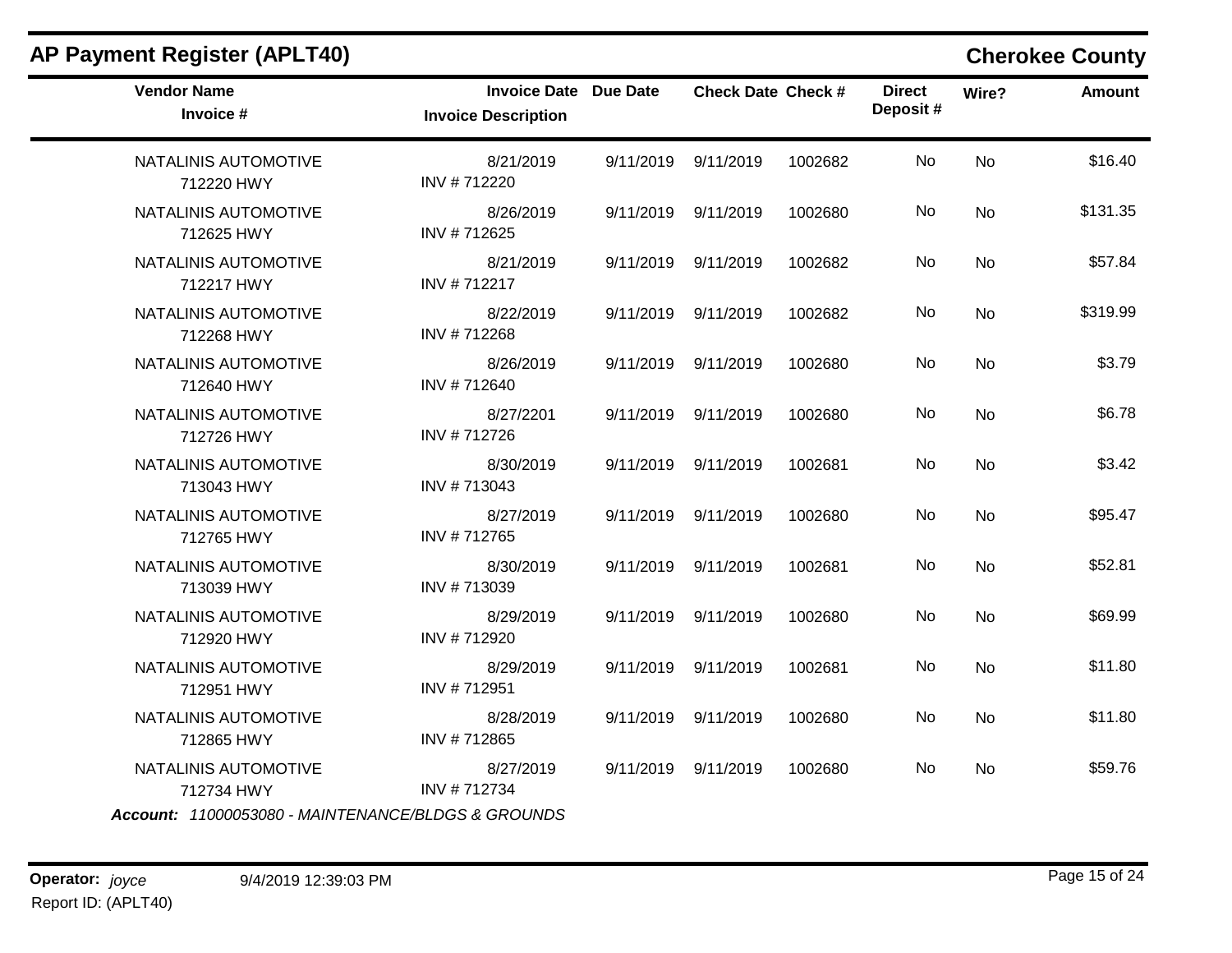|                     | <b>Vendor Name</b> | AP Payment Register (APLT40)                                                                   | <b>Invoice Date Due Date</b>           |           | <b>Check Date Check #</b> |         | <b>Direct</b> |           | <b>Cherokee County</b><br><b>Amount</b> |
|---------------------|--------------------|------------------------------------------------------------------------------------------------|----------------------------------------|-----------|---------------------------|---------|---------------|-----------|-----------------------------------------|
|                     |                    | Invoice #                                                                                      | <b>Invoice Description</b>             |           |                           |         | Deposit#      | Wire?     |                                         |
|                     |                    | CLEAN THE UNIFORM CO JOPLIN<br>20082605 HWY<br>Account: 11000053088 - PROFESSIONAL DEVELOPMENT | 8/19/2019<br>INV #20082605             | 9/11/2019 | 9/11/2019                 | 1002636 | No            | No        | \$1.95                                  |
|                     |                    | <b>LOUIS W SCHREINER</b><br><b>SCHREINER SEPT 2019</b>                                         | 8/20/2019<br>SAFETY MEETING SEPT. 2019 | 9/11/2019 | 9/11/2019                 | 1002672 | No            | No        | \$50.00                                 |
|                     |                    | <b>Subtotal for Department: 000:</b>                                                           |                                        |           |                           |         |               |           |                                         |
|                     |                    |                                                                                                |                                        |           |                           |         |               |           | \$26,170.26                             |
|                     |                    | <b>Subtotal for Fund: 110:</b>                                                                 |                                        |           |                           |         |               |           | \$26,170.26                             |
| 130<br>Fund:        |                    | <b>NOXIOUS WEED</b>                                                                            |                                        |           |                           |         |               |           |                                         |
| Dept:               | 000                | <b>NON-DEPARTMENTAL</b>                                                                        |                                        |           |                           |         |               |           |                                         |
|                     |                    | <b>Account: 13000053002 - SALARIES</b>                                                         |                                        |           |                           |         |               |           |                                         |
|                     |                    | <b>CECIL VERNON BROWN</b><br>0911                                                              | 8/28/2019<br><b>CONTRACT LABOR</b>     | 9/11/2019 | 9/11/2019                 | 1002628 | No            | <b>No</b> | \$934.40                                |
|                     |                    | Account: 13000053074 - TELEPHONE BILLS                                                         |                                        |           |                           |         |               |           |                                         |
|                     |                    | COLUMBUS TELEPHONE COMPANY<br>0911 NOX                                                         | 8/29/2019<br><b>ACCT 2293</b>          | 9/11/2019 | 9/11/2019                 | 1002639 | No            | No        | \$111.43                                |
|                     |                    | Account: 13000053141 - CHEMICALS                                                               |                                        |           |                           |         |               |           |                                         |
|                     |                    | NUTRIEN AG SOLUTIONS<br>40273314                                                               | 8/27/2019<br>INV 40273314              | 9/11/2019 | 9/11/2019                 | 1002684 | No            | No        | \$2,391.60                              |
|                     |                    | <b>Subtotal for Department: 000:</b>                                                           |                                        |           |                           |         |               |           | \$3,437.43                              |
|                     |                    | <b>Subtotal for Fund: 130:</b>                                                                 |                                        |           |                           |         |               |           |                                         |
|                     |                    |                                                                                                |                                        |           |                           |         |               |           | \$3,437.43                              |
| 140<br>Fund:        |                    | <b>HEALTH</b>                                                                                  |                                        |           |                           |         |               |           |                                         |
| Dept:               | 000                | <b>NON-DEPARTMENTAL</b>                                                                        |                                        |           |                           |         |               |           |                                         |
| Operator: joyce     |                    | 9/4/2019 12:39:03 PM                                                                           |                                        |           |                           |         |               |           | Page 16 of 24                           |
| Report ID: (APLT40) |                    |                                                                                                |                                        |           |                           |         |               |           |                                         |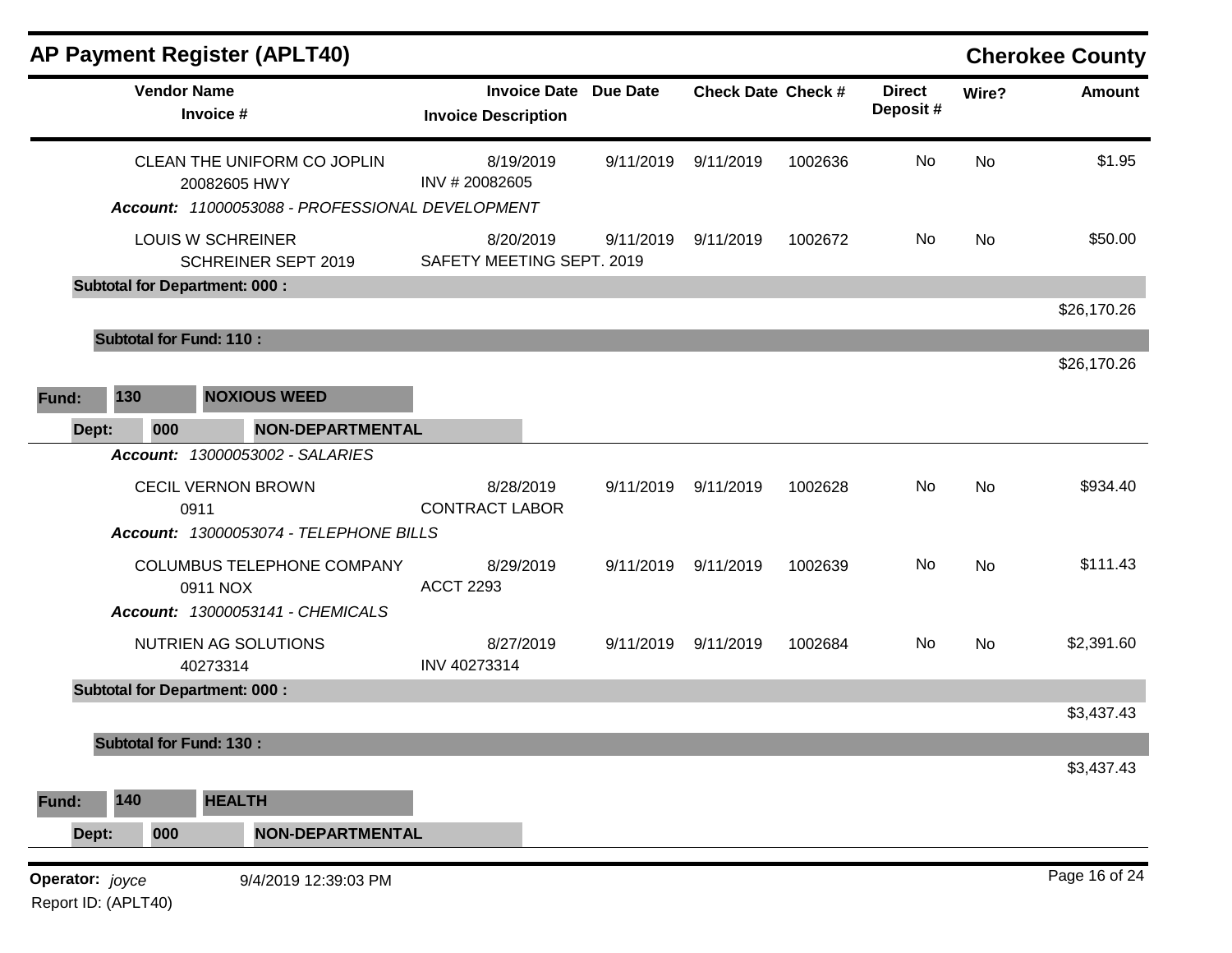| <b>Vendor Name</b><br>Invoice #                   | Invoice Date Due Date                  |           | <b>Check Date Check #</b> |         | <b>Direct</b><br>Deposit# | Wire?     | <b>Amount</b> |
|---------------------------------------------------|----------------------------------------|-----------|---------------------------|---------|---------------------------|-----------|---------------|
|                                                   | <b>Invoice Description</b>             |           |                           |         |                           |           |               |
| Account: 14000053021 - PRINTING/OFFICE SUPPLIES   |                                        |           |                           |         |                           |           |               |
| <b>FOUR STATE PRINTING</b><br>0911                | 8/29/2019<br>SHIPPING/9362A            |           | 9/11/2019 9/11/2019       | 1002656 | No                        | <b>No</b> | \$10.54       |
| <b>QUILL CORPORATION</b><br>9850320               | 9/3/2019<br>INV 9850320                |           | 9/11/2019 9/11/2019       | 1002691 | No                        | No        | \$37.05       |
| QUILL CORPORATION<br>9838685                      | 9/3/2019<br><b>INV 9838685</b>         | 9/11/2019 | 9/11/2019                 | 1002691 | No                        | <b>No</b> | \$29.42       |
| <b>PLAK SMACKER</b><br>CD60410905                 | 8/30/2019<br>INV CD60410905            | 9/11/2019 | 9/11/2019                 | 1002686 | No.                       | <b>No</b> | \$48.99       |
| QUILL CORPORATION<br>9391393                      | 8/27/2019<br>INV 9391393               | 9/11/2019 | 9/11/2019                 | 1002691 | No.                       | <b>No</b> | \$68.64       |
| Account: 14000053025 - PARTS/VEHICLE REPAIRS      |                                        |           |                           |         |                           |           |               |
| <b>WEX BANK</b><br>61081083                       | 9/3/2019<br>INV 61081083               |           | 9/11/2019 9/11/2019       | 1002707 | No                        | No        | \$145.49      |
| NATALINIS AUTOMOTIVE<br>712959                    | 8/30/2019<br><b>INV 712959</b>         | 9/11/2019 | 9/11/2019                 | 1002681 | No                        | No.       | \$19.91       |
| Account: 14000053043 - HEALTH DEPT MED SUPPLIES   |                                        |           |                           |         |                           |           |               |
| SANOFI PASTEUR INC<br>912795946                   | 9/3/2019<br>INV 912795946              |           | 9/11/2019 9/11/2019       | 1002693 | No                        | <b>No</b> | \$894.33      |
| Account: 14000053072 - GAS, ELECTRIC, WATER/PHONE |                                        |           |                           |         |                           |           |               |
| EMPIRE DISTRICT ELECTRIC COMPANY<br>0911          | 8/27/2019<br>ACCT 616527-32-1          | 9/11/2019 | 9/11/2019                 | 1002652 | No                        | <b>No</b> | \$782.53      |
| <b>KANSAS GAS SERVICE</b><br>0911 HE              | 8/30/2019<br>ACCT 510080477 1188672 27 | 9/11/2019 | 9/11/2019                 | 1002667 | No                        | <b>No</b> | \$107.68      |
| <b>CITY OF COLUMBUS</b><br>0911 HE                | 8/30/2019<br>ACCT 07-17240-00          | 9/11/2019 | 9/11/2019                 | 1002633 | No                        | No.       | \$55.00       |

## **AP Payment Register (APLT40) Cherokee County**

m.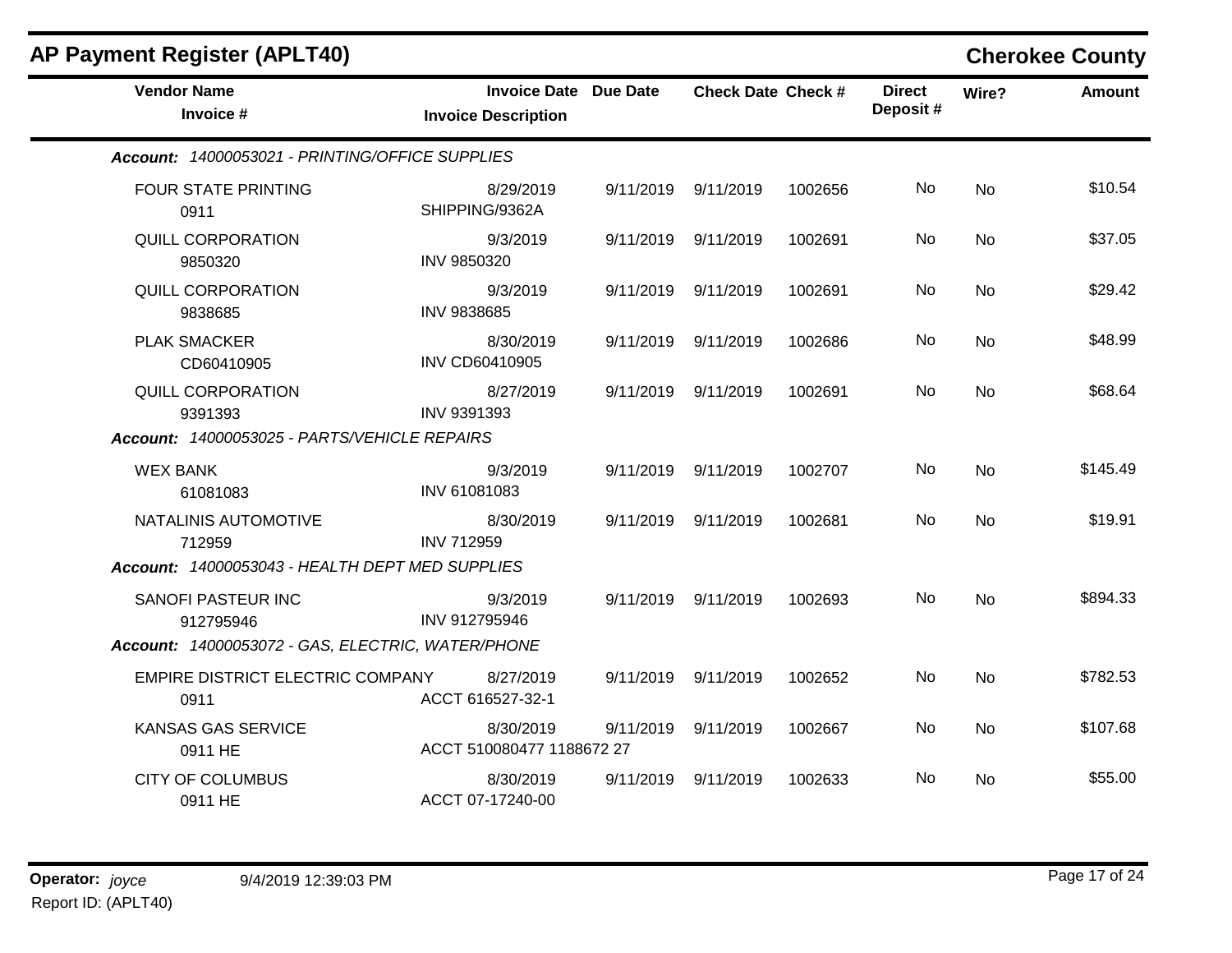| <b>AP Payment Register (APLT40)</b>                                                   |                      |                                                            |           |                           |         |                           |           | <b>Cherokee County</b> |
|---------------------------------------------------------------------------------------|----------------------|------------------------------------------------------------|-----------|---------------------------|---------|---------------------------|-----------|------------------------|
| <b>Vendor Name</b><br>Invoice #                                                       |                      | <b>Invoice Date Due Date</b><br><b>Invoice Description</b> |           | <b>Check Date Check #</b> |         | <b>Direct</b><br>Deposit# | Wire?     | <b>Amount</b>          |
| <b>VERIZON WIRELESS</b><br>9835986591                                                 | INV 9835986591       | 8/27/2019                                                  | 9/11/2019 | 9/11/2019                 | 1002703 | No                        | <b>No</b> | \$80.83                |
| <b>COLUMBUS TELEPHONE COMPANY</b><br>0911 HE1                                         | <b>ACCT 2311</b>     | 8/30/2019                                                  | 9/11/2019 | 9/11/2019                 | 1002639 | No                        | <b>No</b> | \$52.18                |
| <b>COLUMBUS TELEPHONE COMPANY</b><br>0911 HE                                          | <b>ACCT 2060</b>     | 8/30/2019                                                  |           | 9/11/2019 9/11/2019       | 1002639 | No.                       | No        | \$405.25               |
| CRAW-KAN TELEPHONE COOPERATIVE INC<br>0911 HE<br>Account: 14000053073 - MEETING COSTS | ACCT 129793          | 9/3/2019                                                   | 9/11/2019 | 9/11/2019                 | 1002643 | No                        | <b>No</b> | \$21.25                |
| <b>BETHA K ELLIOTT</b><br>0911<br>Account: 14000053076 - PROFESSIONAL SERVICES        |                      | 8/30/2019<br>MILEAGE/7-1 - 8-30                            |           | 9/11/2019 9/11/2019       | 1002624 | No                        | No        | \$321.32               |
| TRUE VALUE COLUMBUS<br>A384504                                                        | <b>TRANS A384504</b> | 8/27/2019                                                  |           | 9/11/2019 9/11/2019       | 1002700 | No                        | <b>No</b> | \$5.99                 |
| QUALITY PEST CONTROL INC<br>105871                                                    | <b>INV 105871</b>    | 8/29/2019                                                  |           | 9/11/2019 9/11/2019       | 1002690 | No                        | <b>No</b> | \$50.00                |
| Account: 14000053078 - LEGAL PRINTING/ADVERTISING                                     |                      |                                                            |           |                           |         |                           |           |                        |
| <b>COLUMBUS NEWS REPORT</b><br>840                                                    |                      | 9/3/2019<br><b>CLASSIFIED ADVERTISING</b>                  | 9/11/2019 | 9/11/2019                 | 1002638 | No.                       | <b>No</b> | \$18.80                |
| Account: 14000053182 - CONTRACTS                                                      |                      |                                                            |           |                           |         |                           |           |                        |
| CRAWFORD COUNTY HEALTH DEPT<br>0911                                                   |                      | 8/27/2019<br><b>CONTRACT LABOR</b>                         |           | 9/11/2019 9/11/2019       | 1002642 | No                        | <b>No</b> | \$572.48               |
| <b>Subtotal for Department: 000:</b>                                                  |                      |                                                            |           |                           |         |                           |           |                        |
|                                                                                       |                      |                                                            |           |                           |         |                           |           | \$3,727.68             |
| <b>Subtotal for Fund: 140:</b>                                                        |                      |                                                            |           |                           |         |                           |           |                        |
|                                                                                       |                      |                                                            |           |                           |         |                           |           | \$3,727.68             |
| 160<br><b>DIRECT ELECTION</b>                                                         |                      |                                                            |           |                           |         |                           |           |                        |
| Fund:                                                                                 |                      |                                                            |           |                           |         |                           |           |                        |

**Operator:** joyce 9/4/2019 12:39:03 PM Report ID: (APLT40)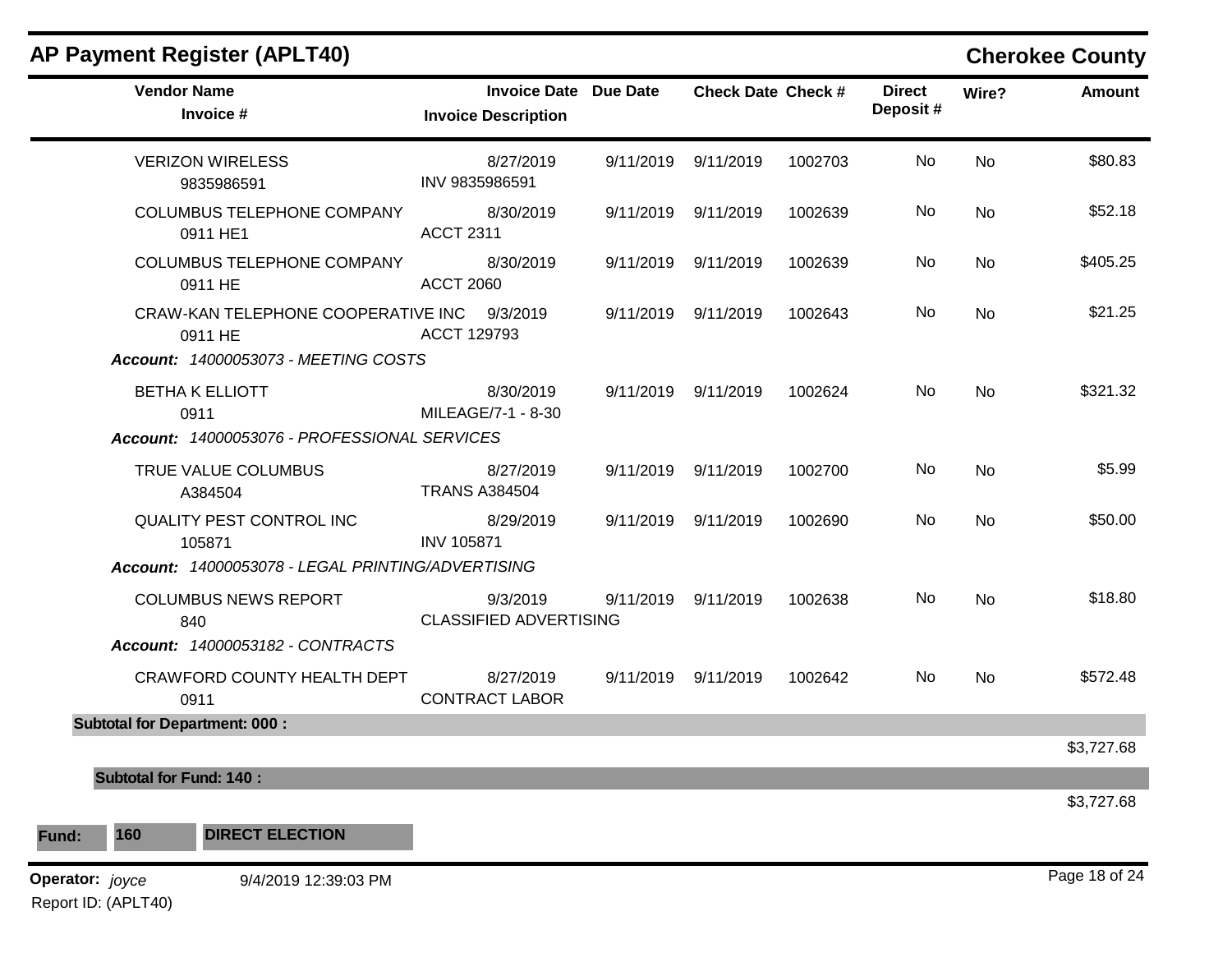|       |                                | <b>AP Payment Register (APLT40)</b>                                                         |                                                   |           |                           |         |                           |           | <b>Cherokee County</b> |
|-------|--------------------------------|---------------------------------------------------------------------------------------------|---------------------------------------------------|-----------|---------------------------|---------|---------------------------|-----------|------------------------|
|       | <b>Vendor Name</b>             | Invoice #                                                                                   | <b>Invoice Date</b><br><b>Invoice Description</b> | Due Date  | <b>Check Date Check #</b> |         | <b>Direct</b><br>Deposit# | Wire?     | <b>Amount</b>          |
| Dept: | 000                            | <b>NON-DEPARTMENTAL</b>                                                                     |                                                   |           |                           |         |                           |           |                        |
|       |                                | Account: 16000053028 - COMPUTER SUPPLIES                                                    |                                                   |           |                           |         |                           |           |                        |
|       |                                | ELECTION SYSTEMS & SOFTWARE<br>1095424<br>Account: 16000053078 - LEGAL PRINTING/ADVERTISING | 8/27/2019<br><b>INV 1095424</b>                   | 9/11/2019 | 9/11/2019                 | 1002651 | No                        | <b>No</b> | \$4,215.65             |
|       | 0830                           | <b>COLUMBUS NEWS REPORT</b><br>Account: 16000053280 - POLL WORKERS                          | 8/30/2019<br><b>LEGAL NOTICES/ELECTION</b>        | 9/11/2019 | 9/11/2019                 | 1002638 | No                        | No        | \$432.00               |
|       | <b>ANGIE PERRY</b><br>0911     |                                                                                             | 8/28/2019<br><b>ELECTION WORKER</b>               | 9/11/2019 | 9/11/2019                 | 1002622 | <b>No</b>                 | <b>No</b> | \$50.00                |
|       |                                | <b>Subtotal for Department: 000:</b>                                                        |                                                   |           |                           |         |                           |           |                        |
|       |                                |                                                                                             |                                                   |           |                           |         |                           |           | \$4,697.65             |
|       | <b>Subtotal for Fund: 160:</b> |                                                                                             |                                                   |           |                           |         |                           |           | \$4,697.65             |
| Fund: | 224                            | <b>CHEROKEE COUNTY 911</b>                                                                  |                                                   |           |                           |         |                           |           |                        |
| Dept: | 000                            | NON-DEPARTMENTAL                                                                            |                                                   |           |                           |         |                           |           |                        |
|       |                                | Account: 22400053300 - MISC PAID OUT                                                        |                                                   |           |                           |         |                           |           |                        |
|       |                                | CRAW-KAN TELEPHONE COOPERATIVE INC<br>1818SZ10901.038                                       | 8/27/2019<br>INV 1818SZ10901.038                  | 9/11/2019 | 9/11/2019                 | 1002643 | No                        | No        | \$98.00                |
|       |                                | <b>VERIZON WIRELESS</b><br>9836371125                                                       | 8/27/2019<br>INV 9836371125                       | 9/11/2019 | 9/11/2019                 | 1002703 | <b>No</b>                 | No        | \$1,000.25             |
|       | 1041                           | T.S. ELECTRIC LLC                                                                           | 8/30/2019<br><b>INV 1041</b>                      | 9/11/2019 | 9/11/2019                 | 1002696 | No.                       | <b>No</b> | \$128.30               |
|       |                                | <b>Subtotal for Department: 000:</b>                                                        |                                                   |           |                           |         |                           |           |                        |
|       |                                |                                                                                             |                                                   |           |                           |         |                           |           | \$1,226.55             |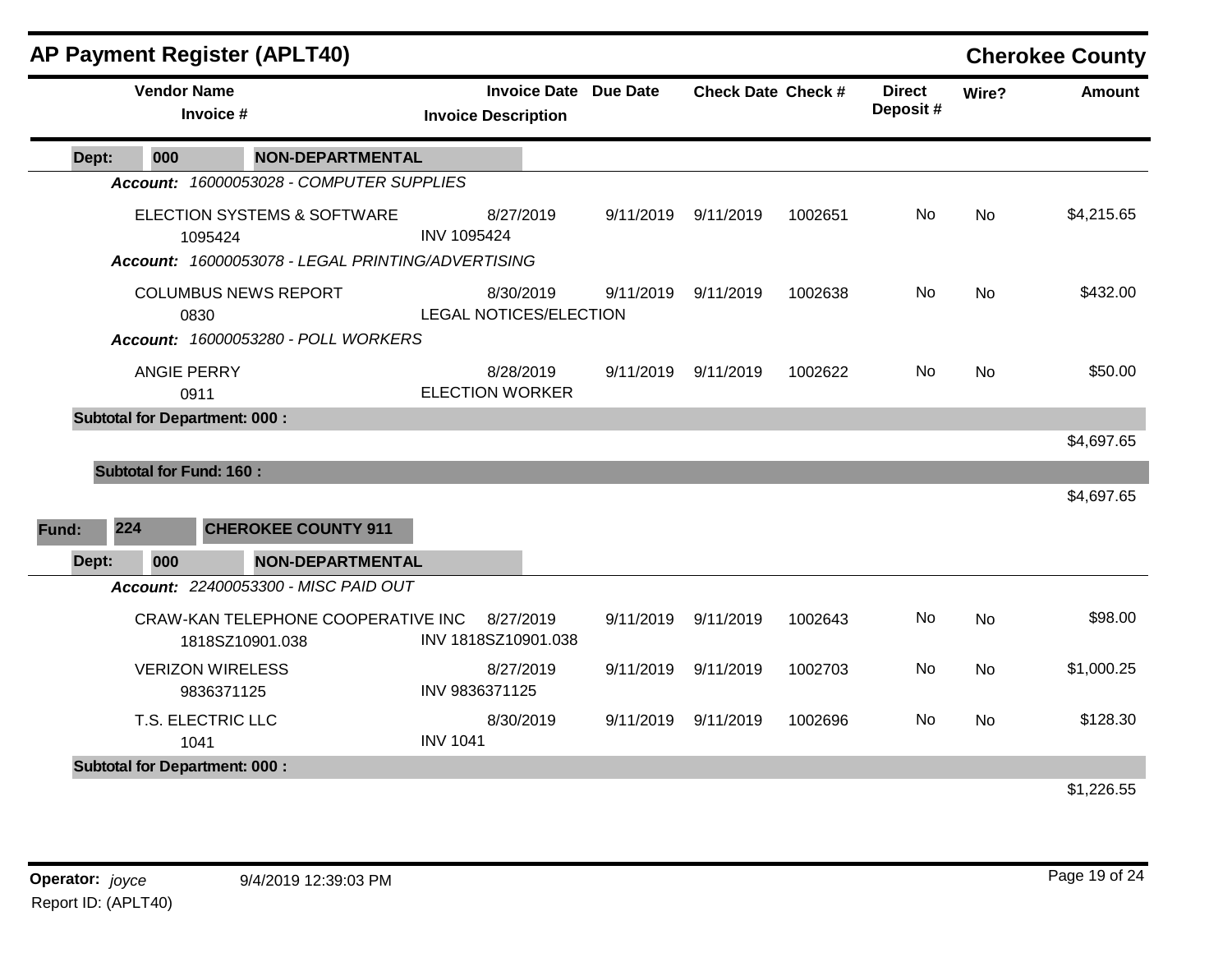|                 |     | <b>AP Payment Register (APLT40)</b>                                         |                                                            |           |                           |         |                           |           | <b>Cherokee County</b> |
|-----------------|-----|-----------------------------------------------------------------------------|------------------------------------------------------------|-----------|---------------------------|---------|---------------------------|-----------|------------------------|
|                 |     | <b>Vendor Name</b><br>Invoice #                                             | <b>Invoice Date Due Date</b><br><b>Invoice Description</b> |           | <b>Check Date Check #</b> |         | <b>Direct</b><br>Deposit# | Wire?     | <b>Amount</b>          |
|                 |     | <b>Subtotal for Fund: 224:</b>                                              |                                                            |           |                           |         |                           |           |                        |
| Fund:           | 230 | <b>APPRAISER COSTS</b>                                                      |                                                            |           |                           |         |                           |           | \$1,226.55             |
| Dept:           | 000 | <b>NON-DEPARTMENTAL</b>                                                     |                                                            |           |                           |         |                           |           |                        |
|                 |     | Account: 23000053021 - PRINTING/OFFICE SUPPLIES                             |                                                            |           |                           |         |                           |           |                        |
|                 |     | <b>SUMNERONE</b><br>2272576<br>Account: 23000053025 - PARTS/VEHICLE REPAIRS | 9/3/2019<br><b>INV 2272576</b>                             | 9/11/2019 | 9/11/2019                 | 1002695 | No                        | <b>No</b> | \$91.12                |
|                 |     | NATALINIS AUTOMOTIVE<br>712733<br>Account: 23000053074 - TELEPHONE BILLS    | 9/3/2019<br><b>INV 712733</b>                              | 9/11/2019 | 9/11/2019                 | 1002680 | No                        | <b>No</b> | \$43.43                |
|                 |     | COLUMBUS TELEPHONE COMPANY<br>0911                                          | 8/29/2019<br><b>ACCT 7577</b>                              | 9/11/2019 | 9/11/2019                 | 1002639 | No.                       | <b>No</b> | \$269.63               |
|                 |     | <b>Subtotal for Department: 000:</b>                                        |                                                            |           |                           |         |                           |           |                        |
|                 |     |                                                                             |                                                            |           |                           |         |                           |           | \$404.18               |
| Fund:           | 260 | <b>Subtotal for Fund: 230:</b><br><b>EMPLOYEE BENEFITS</b>                  |                                                            |           |                           |         |                           |           | \$404.18               |
| Dept:           | 000 | <b>NON-DEPARTMENTAL</b>                                                     |                                                            |           |                           |         |                           |           |                        |
|                 |     | Account: 26000053216 - VSP Insurance                                        |                                                            |           |                           |         |                           |           |                        |
|                 |     | <b>VISION SERVICE PLAN</b><br>0911                                          | 8/27/2019<br>ACCT 300864800001                             | 9/11/2019 | 9/11/2019                 | 1002705 | No.                       | No        | \$1,726.45             |
|                 |     | <b>Subtotal for Department: 000:</b>                                        |                                                            |           |                           |         |                           |           |                        |
|                 |     |                                                                             |                                                            |           |                           |         |                           |           | \$1,726.45             |
|                 |     | <b>Subtotal for Fund: 260:</b>                                              |                                                            |           |                           |         |                           |           |                        |
|                 |     |                                                                             |                                                            |           |                           |         |                           |           | \$1,726.45             |
| Operator: joyce |     | 9/4/2019 12:39:03 PM                                                        |                                                            |           |                           |         |                           |           | Page 20 of 24          |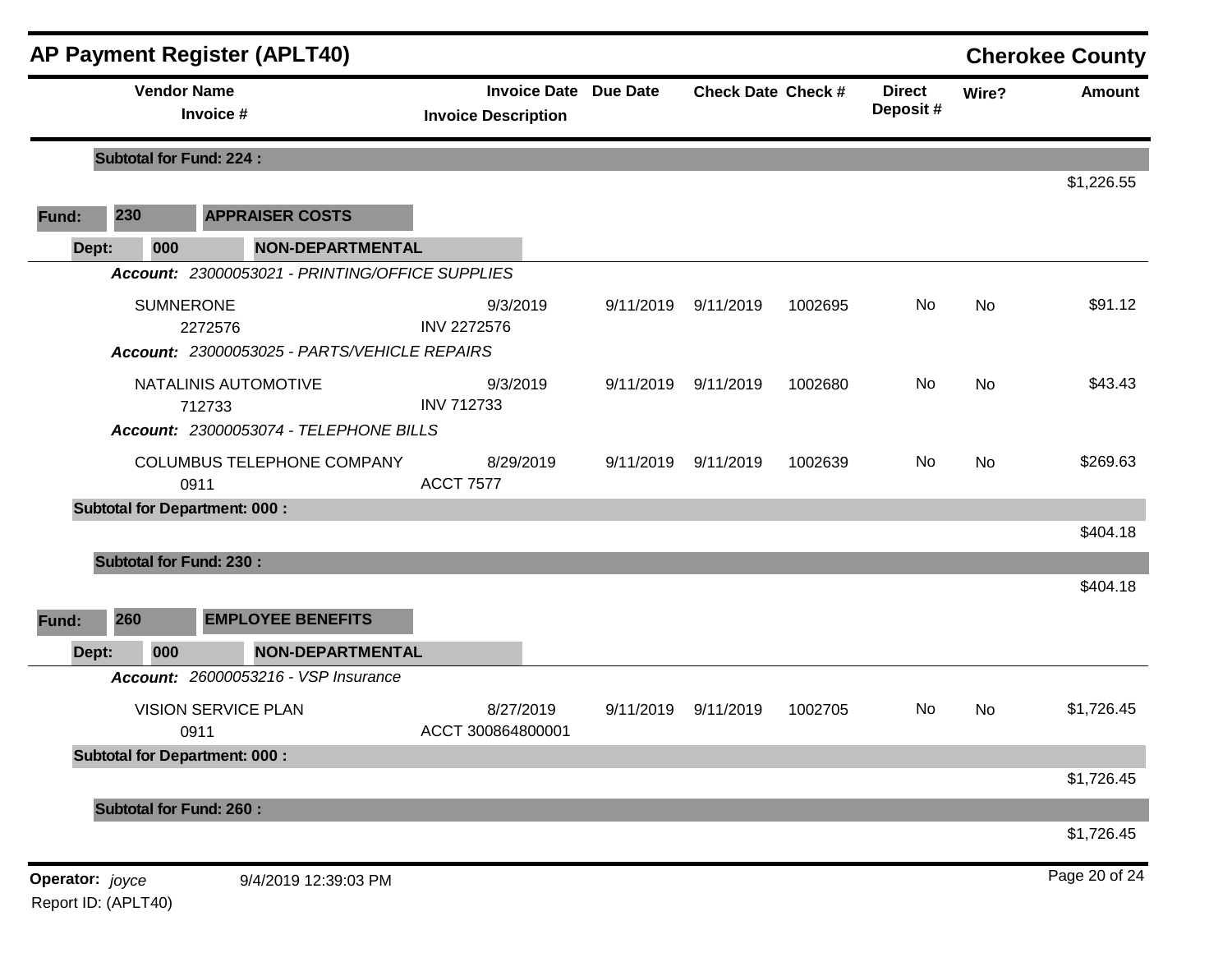|       |                                | <b>AP Payment Register (APLT40)</b>                                     |                                                            |           |                           |         |                           |           | <b>Cherokee County</b> |
|-------|--------------------------------|-------------------------------------------------------------------------|------------------------------------------------------------|-----------|---------------------------|---------|---------------------------|-----------|------------------------|
|       | <b>Vendor Name</b>             | Invoice #                                                               | <b>Invoice Date Due Date</b><br><b>Invoice Description</b> |           | <b>Check Date Check #</b> |         | <b>Direct</b><br>Deposit# | Wire?     | <b>Amount</b>          |
| Fund: | 300                            | <b>SERVICE FOR ELDERLY</b>                                              |                                                            |           |                           |         |                           |           |                        |
| Dept: | 000                            | <b>NON-DEPARTMENTAL</b>                                                 |                                                            |           |                           |         |                           |           |                        |
|       |                                | Account: 30000053072 - GAS, ELECTRIC, WATER                             |                                                            |           |                           |         |                           |           |                        |
|       |                                | EMPIRE DISTRICT ELECTRIC COMPANY<br>0911 EL                             | 8/27/2019<br>ACCT 828267-31-0                              | 9/11/2019 | 9/11/2019                 | 1002652 | No                        | No        | \$222.67               |
|       |                                | <b>KANSAS GAS SERVICE</b><br>0911                                       | 8/29/2019<br>ACCT 510724504 2014982 18                     | 9/11/2019 | 9/11/2019                 | 1002667 | No                        | <b>No</b> | \$33.81                |
|       |                                | KANSAS GAS SERVICE<br>0911 EL1                                          | 8/30/2019<br>ACCT 512076592 1191351 09                     | 9/11/2019 | 9/11/2019                 | 1002667 | No                        | No        | \$32.79                |
|       |                                | <b>CITY OF GALENA</b><br>0911                                           | 9/3/2019<br>ACCT 10006000                                  | 9/11/2019 | 9/11/2019                 | 1002634 | No                        | No        | \$86.63                |
|       |                                | <b>CITY OF COLUMBUS</b><br>0911                                         | 8/30/2019<br>ACCT 07-48820-01                              | 9/11/2019 | 9/11/2019                 | 1002633 | No                        | <b>No</b> | \$54.56                |
|       |                                | KANSAS GAS SERVICE<br>0911 EL<br>Account: 30000053074 - TELEPHONE BILLS | 8/30/2019<br>ACCT 510074383 1179346 45                     | 9/11/2019 | 9/11/2019                 | 1002667 | <b>No</b>                 | No        | \$29.48                |
|       | <b>CENTURYLINK</b>             | 0911 EL                                                                 | 9/3/2019<br>ACCT 320494722                                 | 9/11/2019 | 9/11/2019                 | 1002629 | No                        | No        | \$7.61                 |
|       | <b>CENTURYLINK</b>             | 0911                                                                    | 9/3/2019<br>ACCT 320497874                                 | 9/11/2019 | 9/11/2019                 | 1002629 | No                        | No        | \$2.69                 |
|       |                                | <b>Subtotal for Department: 000:</b>                                    |                                                            |           |                           |         |                           |           |                        |
|       | <b>Subtotal for Fund: 300:</b> |                                                                         |                                                            |           |                           |         |                           |           | \$470.24               |
|       |                                |                                                                         |                                                            |           |                           |         |                           |           | \$470.24               |

**Operator:** joyce 9/4/2019 12:39:03 PM Report ID: (APLT40)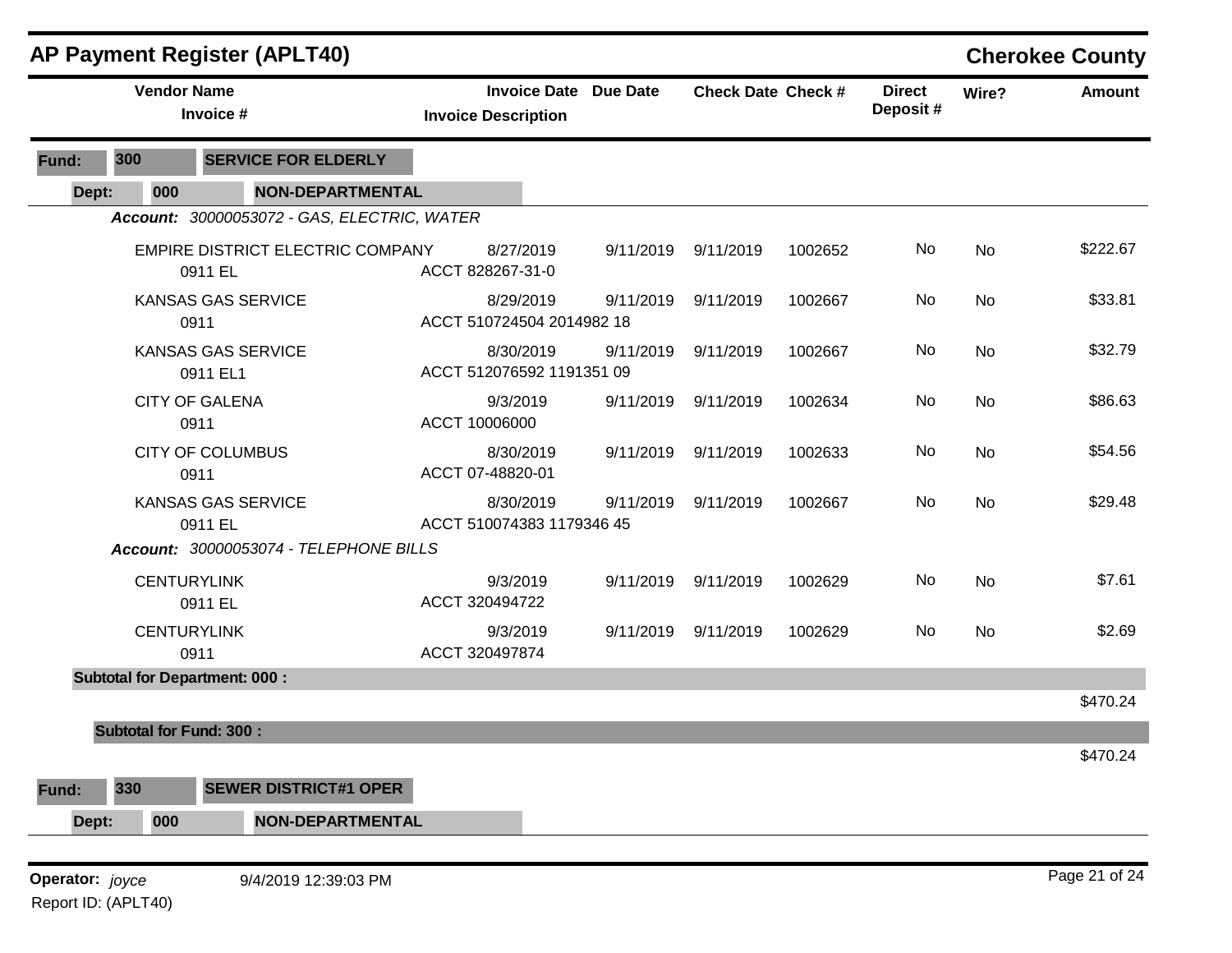| <b>AP Payment Register (APLT40)</b>                                                                                      |                                                            |           |                           |         |                                   |           | <b>Cherokee County</b> |
|--------------------------------------------------------------------------------------------------------------------------|------------------------------------------------------------|-----------|---------------------------|---------|-----------------------------------|-----------|------------------------|
| <b>Vendor Name</b><br>Invoice #                                                                                          | <b>Invoice Date Due Date</b><br><b>Invoice Description</b> |           | <b>Check Date Check #</b> |         | <b>Direct</b><br>Deposit#         | Wire?     | <b>Amount</b>          |
| Account: 33000053072 - GAS, ELECTRIC, WATER                                                                              |                                                            |           |                           |         |                                   |           |                        |
| EMPIRE DISTRICT ELECTRIC COMPANY<br>547731-85-1 sewer 3<br>Account: 33000053074 - TELEPHONE BILLS                        | 8/27/2019<br>acct #547731-85-1                             |           | 9/11/2019 9/11/2019       | 1002652 | No                                | <b>No</b> | \$478.52               |
| <b>CENTURYLINK</b><br>438097159 SEWER 2<br>Account: 33000053089 - OTHER CONTRACTUAL                                      | 8/23/2019<br>ACCT #438097159                               |           | 9/11/2019 9/11/2019       | 1002630 | No                                | No        | \$202.83               |
| <b>WARSTLER EXCAVATING</b><br>3677 SEWER AMENDED                                                                         | 7/15/2019<br>INV #3677                                     |           | 9/11/2019 9/11/2019       | 1002706 | No                                | No        | \$4,000.00             |
| <b>Subtotal for Department: 000:</b>                                                                                     |                                                            |           |                           |         |                                   |           | \$4,681.35             |
| <b>Subtotal for Fund: 330:</b><br>413<br><b>ATTORNEY APPLICATION</b><br>Fund:<br><b>NON-DEPARTMENTAL</b><br>000<br>Dept: |                                                            |           |                           |         |                                   |           | \$4,681.35             |
| Account: 41300053093 - OFFICE FURNITURE/EQUIP                                                                            |                                                            |           |                           |         |                                   |           |                        |
| ETTINGER'S OFFICE SUPPLY<br>5207221                                                                                      | 9/3/2019<br>INV 5207221                                    |           | 9/11/2019 9/11/2019       | 1002653 | No                                | <b>No</b> | \$271.38               |
| ETTINGER'S OFFICE SUPPLY<br>5207220                                                                                      | 9/3/2019<br><b>INV 5207220</b>                             | 9/11/2019 | 9/11/2019                 | 1002653 | No                                | <b>No</b> | \$1,014.76             |
| <b>Subtotal for Department: 000:</b>                                                                                     |                                                            |           |                           |         |                                   |           |                        |
| <b>Subtotal for Fund: 413:</b>                                                                                           |                                                            |           |                           |         |                                   |           | \$1,286.14             |
|                                                                                                                          |                                                            |           |                           |         |                                   |           | \$1,286.14             |
|                                                                                                                          |                                                            |           |                           |         | Total for Bank 1 Account 1120298: |           | \$159,966.39           |
|                                                                                                                          |                                                            |           |                           |         | ***** Total Invoices Paid:        |           | \$159,966.39           |
| Operator: joyce<br>9/4/2019 12:39:03 PM                                                                                  |                                                            |           |                           |         |                                   |           | Page 22 of 24          |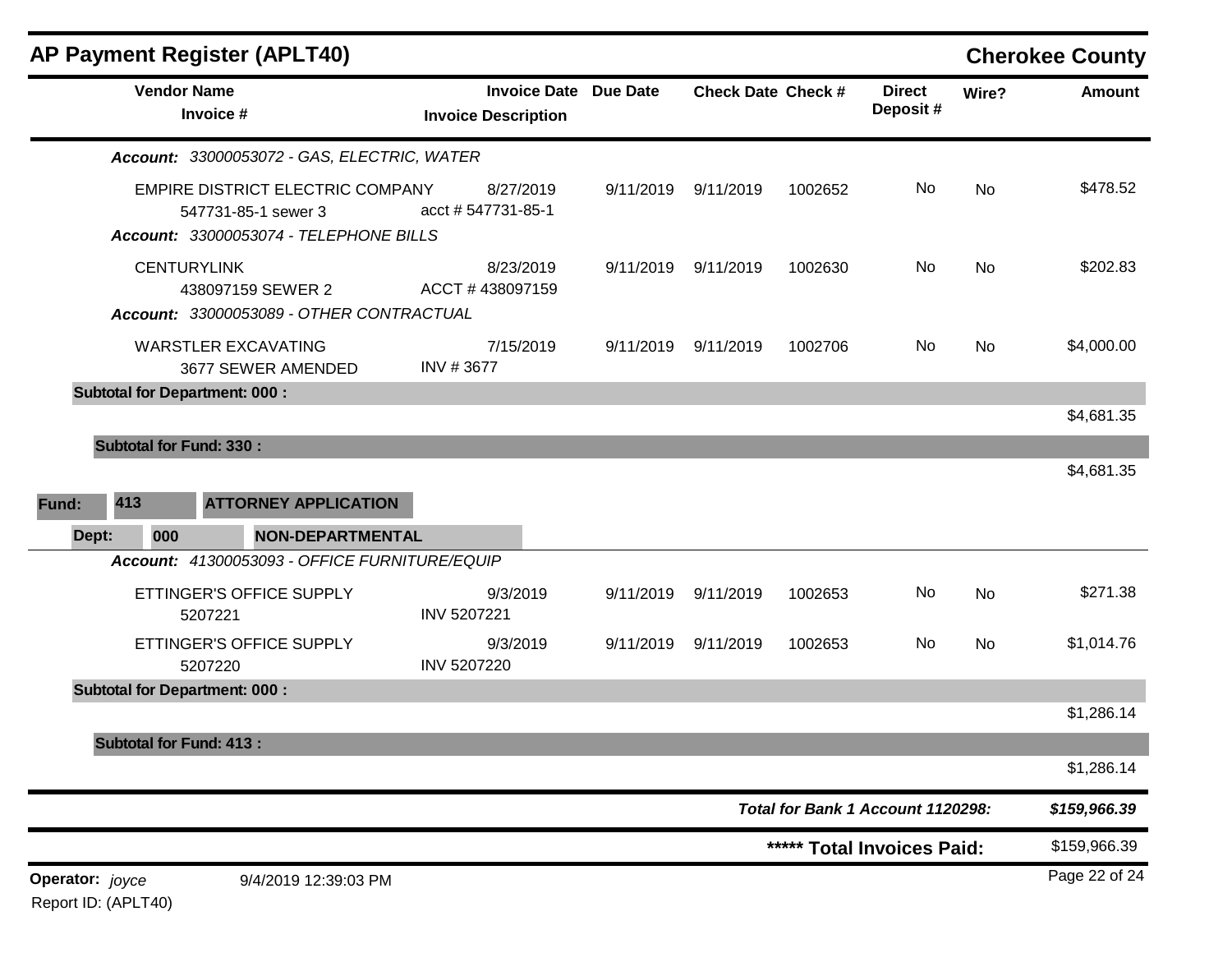| <b>AP Payment Register (APLT40)</b> |                                                     |                           |                    |       | <b>Cherokee County</b> |
|-------------------------------------|-----------------------------------------------------|---------------------------|--------------------|-------|------------------------|
| <b>Vendor Name</b><br>Invoice #     | Invoice Date Due Date<br><b>Invoice Description</b> | <b>Check Date Check #</b> | Direct<br>Deposit# | Wire? | Amount                 |